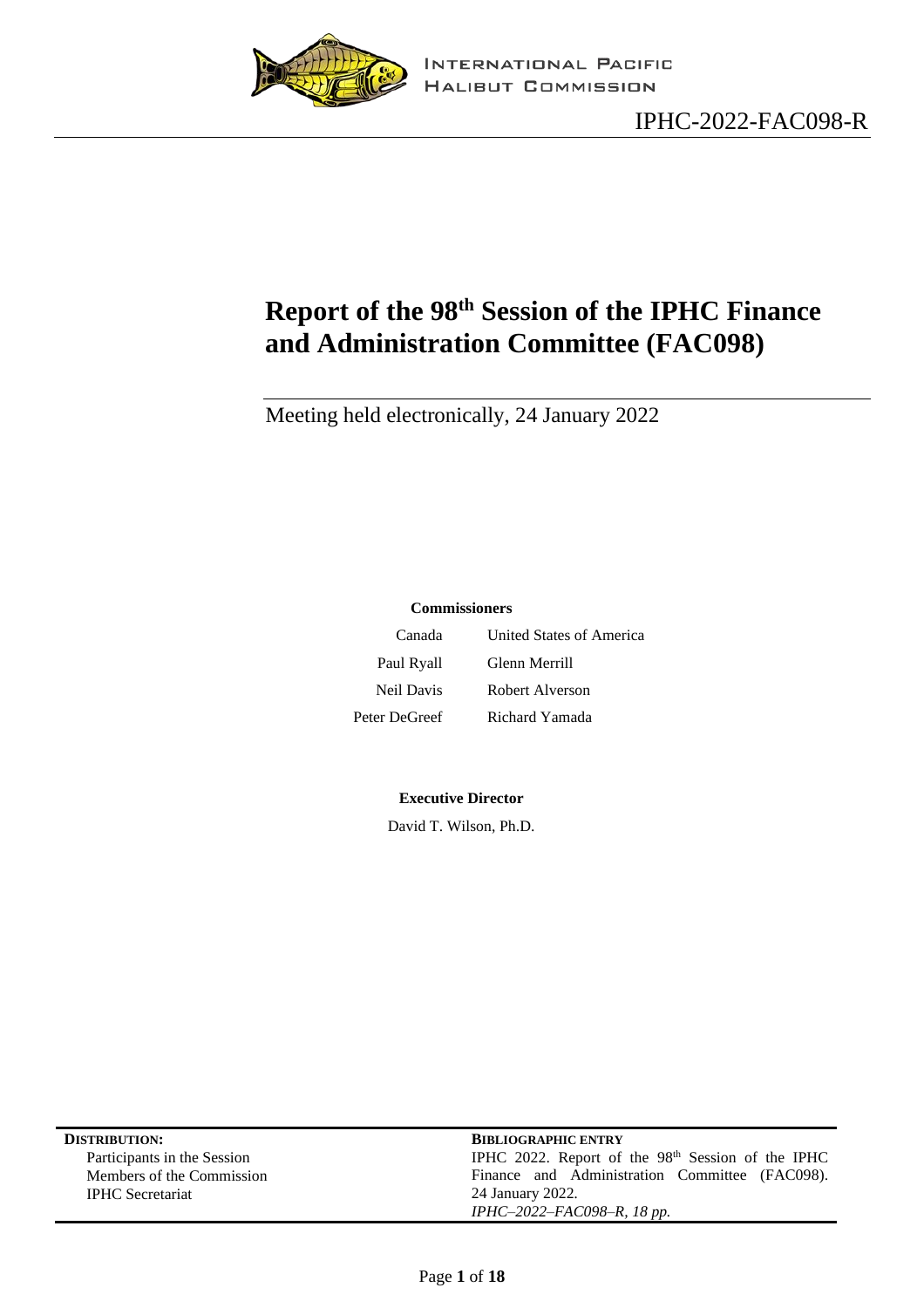

The designations employed and the presentation of material in this publication and its lists do not imply the expression of any opinion whatsoever on the part of the International Pacific Halibut Commission (IPHC) concerning the legal or development status of any country, territory, city or area or of its authorities, or concerning the delimitation of its frontiers or boundaries.

This work is protected by copyright. Fair use of this material for scholarship, research, news reporting, criticism or commentary is permitted. Selected passages, tables or diagrams may be reproduced for such purposes provided acknowledgment of the source is included. Major extracts or the entire document may not be reproduced by any process without the written permission of the Executive Director, IPHC.

The IPHC has exercised due care and skill in the preparation and compilation of the information and data set out in this publication. Notwithstanding, the IPHC, its employees and advisers, assert all rights and immunities, and disclaim all liability, including liability for negligence, for any loss, damage, injury, expense or cost incurred by any person as a result of accessing, using or relying upon any of the information or data set out in this publication, to the maximum extent permitted by law including the International Organizations Immunities Act.

Contact details:

International Pacific Halibut Commission 2320 W. Commodore Way, Suite 300 Seattle, WA, 98199-1287, U.S.A. Phone: +1 206 634 1838 Fax: +1 206 632 2983 Email: [secretariat@iphc.int](mailto:secretariat@iphc.int) Website:<https://www.iphc.int/>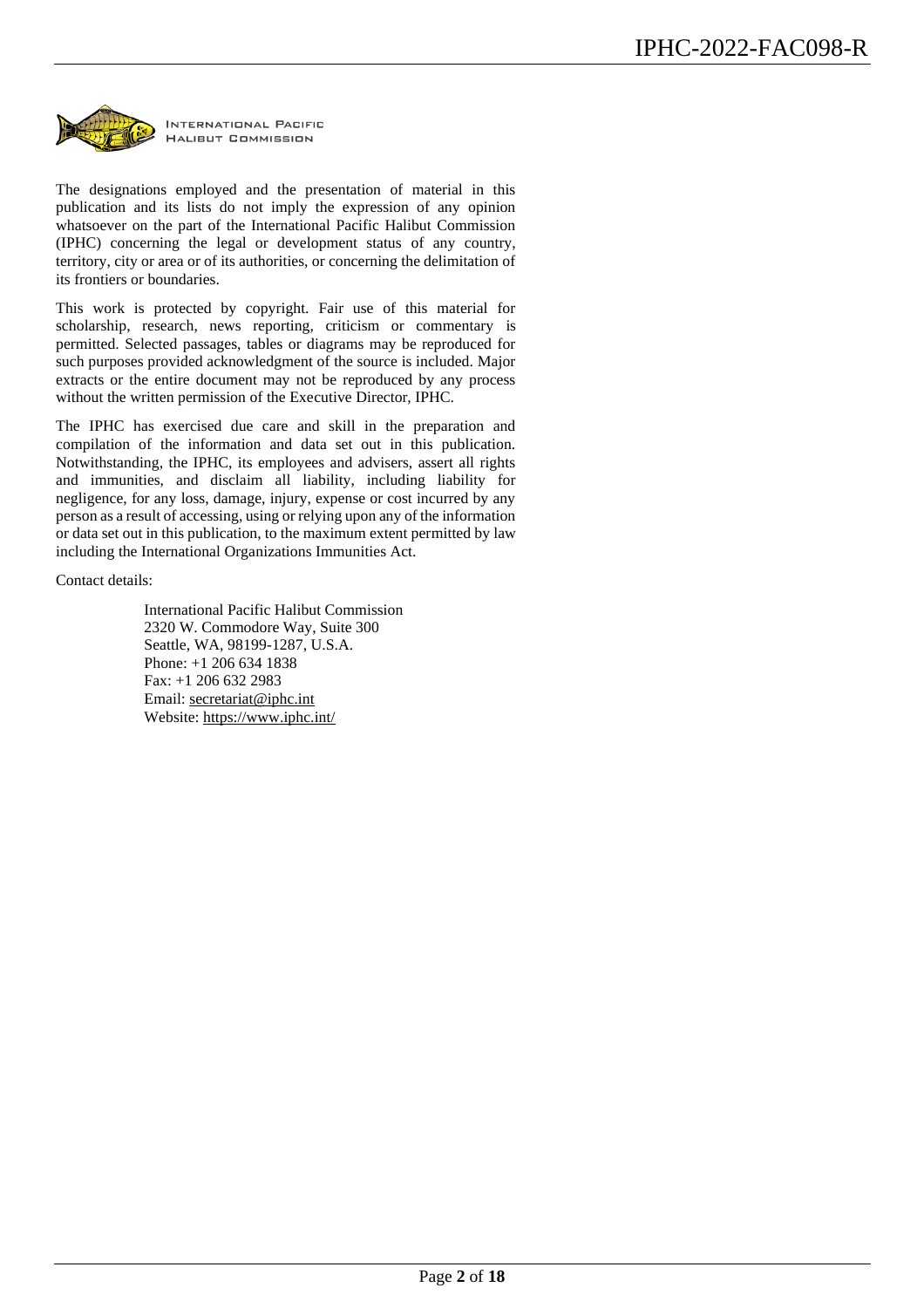#### **ACRONYMS**

| AM          | <b>Annual Meeting</b>                           |
|-------------|-------------------------------------------------|
|             |                                                 |
| <b>FAC</b>  | Finance and Administration Committee            |
| <b>FISS</b> | Fishery-Independent Setline Survey              |
| FY          | Financial Year                                  |
| <b>GAAP</b> | Generally Accepted Accounting Principles        |
| <b>IM</b>   | <b>Interim Meeting</b>                          |
| <b>IPHC</b> | <b>International Pacific Halibut Commission</b> |
|             |                                                 |

### **DEFINITIONS**

A set of working definitions are provided in the IPHC Glossary of Terms and abbreviations: [https://www.iphc.int/the-commission/glossary-of-terms-and-abbreviations.](https://www.iphc.int/the-commission/glossary-of-terms-and-abbreviations)

#### **HOW TO INTERPRET TERMINOLOGY CONTAINED IN THIS REPORT**

This report has been written using the following terms and associated definitions so as to remove ambiguity surrounding how particular paragraphs should be interpreted.

- *Level 1:* **RECOMMENDED**; **RECOMMENDATION; ADOPTED** (formal); **REQUESTED; ENDORSED** (informal): A conclusion for an action to be undertaken, by a Contracting Party, a subsidiary (advisory) body of the Commission and/or the IPHC Secretariat.
- *Level 2:* **AGREED**: Any point of discussion from a meeting which the Commission considers to be an agreed course of action covered by its mandate, which has not already been dealt with under Level 1 above; a general point of agreement among delegations/participants of a meeting which does not need to be elevated in the Commission's reporting structure.
- *Level 3:* **NOTED/NOTING**; **CONSIDERED**; **URGED**; **ACKNOWLEDGED**: General terms to be used for consistency. Any point of discussion from a meeting which the Commission considers to be important enough to record in a meeting report for future reference. Any other term may be used to highlight to the reader of an IPHC report, the importance of the relevant paragraph. Other terms may be used but will be considered for explanatory/informational purposes only and shall have no higher rating within the reporting terminology hierarchy than Level 3.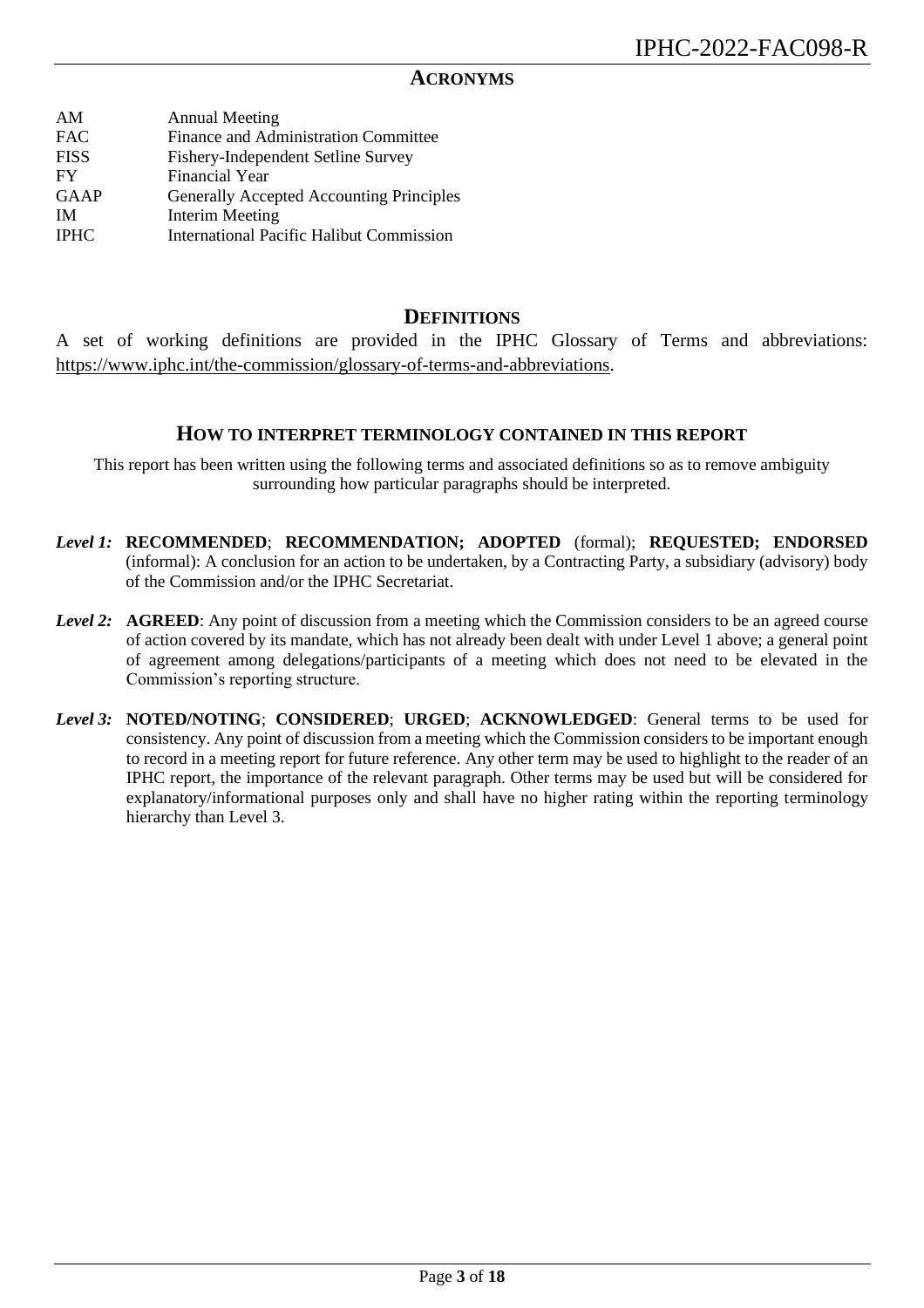| <b>TABLE OF CONTENTS</b> |  |
|--------------------------|--|
|--------------------------|--|

<span id="page-3-0"></span>

|     | REPORT OF THE 98TH SESSION OF THE IPHC FINANCE AND ADMINISTRATION COMMITTEE (FAC098)1                              |  |
|-----|--------------------------------------------------------------------------------------------------------------------|--|
|     |                                                                                                                    |  |
|     |                                                                                                                    |  |
| 1.  |                                                                                                                    |  |
| 2.  |                                                                                                                    |  |
| 3.  | UPDATE ON ACTIONS ARISING FROM THE 97TH SESSION OF THE IPHC FINANCE AND ADMINISTRATION<br>$COMMITTEE (FAC097)$     |  |
| 4.  |                                                                                                                    |  |
| 5.  |                                                                                                                    |  |
| 6.  |                                                                                                                    |  |
| 7.  | BUDGET ESTIMATES: FY2023 (FOR APPROVAL); FY2024 AND FY2025 (FOR INFORMATION)7                                      |  |
| 8.  |                                                                                                                    |  |
| 9.  |                                                                                                                    |  |
| 10. |                                                                                                                    |  |
|     | 11. REVIEW OF THE DRAFT AND ADOPTION OF THE REPORT OF THE 98TH SESSION OF THE IPHC FINANCE AND                     |  |
|     | APPENDIX I LIST OF PARTICIPANTS FOR THE 98TH SESSION OF THE IPHC FINANCE AND ADMINISTRATION                        |  |
|     | APPENDIX II AGENDA FOR THE 98TH SESSION OF THE IPHC FINANCE AND ADMINISTRATION COMMITTEE                           |  |
|     | APPENDIX III LIST OF DOCUMENTS FOR THE 98TH SESSION OF THE IPHC FINANCE AND ADMINISTRATION<br>$COMMITTEE (FAC098)$ |  |
|     |                                                                                                                    |  |
|     |                                                                                                                    |  |
|     |                                                                                                                    |  |
|     |                                                                                                                    |  |
|     | APPENDIX VIII CONSOLIDATED SET OF RECOMMENDATIONS AND REQUESTS OF THE 98TH SESSION OF THE IPHC                     |  |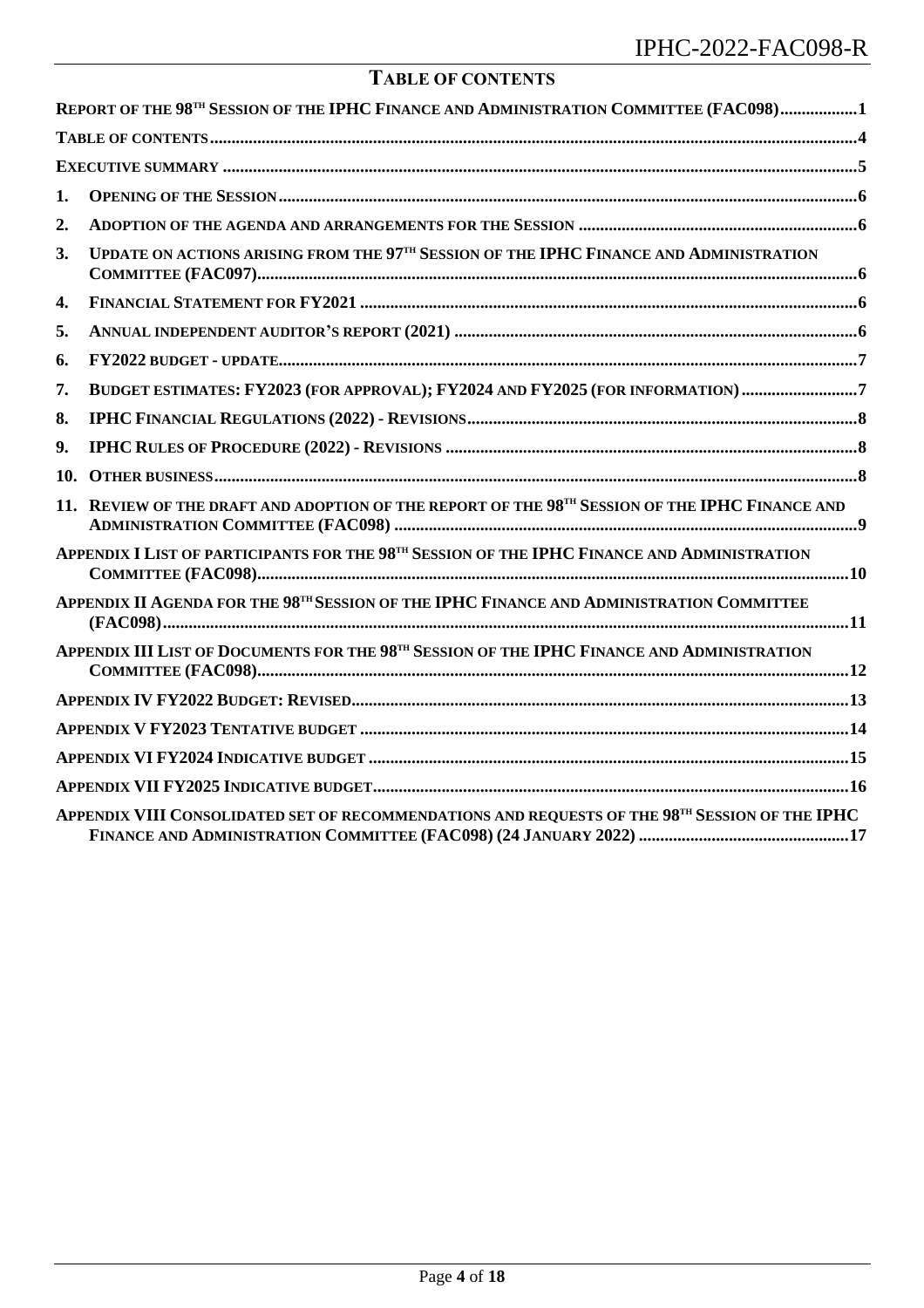### <span id="page-4-0"></span>**EXECUTIVE SUMMARY**

The 98<sup>th</sup> Session of the International Pacific Halibut Commission (IPHC) Finance and Administration Committee (FAC098) was held electronically on 24 January 2022. A total of 6 members (6 Commissioners) attended the session, as well as 6 advisors/experts from the two (2) Contracting Parties and 2 members of the public. The list of participants is provided at **Appendix I**. The meeting was opened by the Chairperson, Mr Glenn Merrill (USA) who welcomed participants.

The following are a subset of the complete recommendations and requests for action from the FAC098, which are provided at [Appendix VIII.](#page-16-0)

#### <span id="page-4-1"></span>*RECOMMENDATIONS*

#### *Financial Statement for FY2021*

FAC098-Rec.01 [\(para. 8\)](#page-5-5) The FAC **RECOMMENDED** that the Commission **NOTE** the Financial Statements for FY2021, as detailed in paper [IPHC-2022-FAC098-04.](https://www.iphc.int/uploads/pdf/fac/fac098/iphc-2022-fac098-04.pdf)

#### *Annual independent auditor's report (2021)*

FAC098-Rec.02 [\(para. 11\)](#page-5-6) The FAC **RECOMMENDED** that the Commission accept the independent external auditors report for FY2021 [\(IPHC-2022-FAC098-05\)](https://www.iphc.int/uploads/pdf/fac/fac098/iphc-2022-fac098-05.pdf), as per Regulation 14 of the IPHC Financial Regulations (2021), by consensus.

#### *FY2022 budget - update*

FAC098-Rec.03 [\(para. 14\)](#page-6-2) The FAC **RECOMMENDED** that the Commission **ADOPT** the revised FY2022 budget (1 October 2021 to 30 September 2022), as detailed in [Appendix IV,](#page-12-0) noting that the amendments do not change the previously adopted Contracting Party contributions for FY2022, nor the extra-budgetary contributions (Ref: [IPHC-2021-](https://www.iphc.int/venues/details/11th-special-session-of-the-iphc-ss011) [SS011-R,](https://www.iphc.int/venues/details/11th-special-session-of-the-iphc-ss011) paras, 11 and 12). The amendments made were to accommodate the final 2022 FISS design and other amendments to continue the IPHC's move to Fund accounting, and to better align expected expenses with the new Chart of Accounts adopted in 2021.

#### *Budget estimates: FY2023 (for approval)*

- FAC098-Rec.04 [\(para. 21\)](#page-7-3) The FAC **RECOMMENDED** that the Commission **AGREE** for the two Contracting Parties to engage in inter-sessional discussions over the coming months to adopt a budget for FY2023 and the associated Contributions. In doing so, the Contracting Parties may consult with, and have requested assistance from the IPHC Secretariat who have been tasked with providing options, including likely impacts, of a frozen FY2023 budget:
	- a) *Option 1*: Maintain and approve the nominal increase of 3% (US\$151,745) for the FY2023 budget;
	- b) *Option 2*: Maintain and approve the nominal increase of 3% (US\$151,745) for the FY2023 budget, however, freeze the contributions to the general fund, while utilizing the current carryover which stands at US\$1,476,626 (for general fund use).
	- c) *Option 3*: Freeze the FY2023 budget at FY2021/FY2022 levels, including Contracting Party contributions to the operation funds.

#### *IPHC Rules of Procedure (2022) - Revisions*

FAC098-Rec.05 [\(para. 27\)](#page-7-4) The FAC **RECOMMENDED** that the Commission adopt the International Pacific Halibut Commission Rules of Procedure (2022), as provided in IPHC-2022- FAC098-09, while taking into consideration any additional advice received from the PAB027, as well as to amend para. 1.a of the RAB ToR's to read as follows:

> "I.1.a Suggest research topics to be considered for incorporation in the IPHC integrated research and monitoring activities, as well as to comment upon operational and implementation considerations of those research and monitoring activities."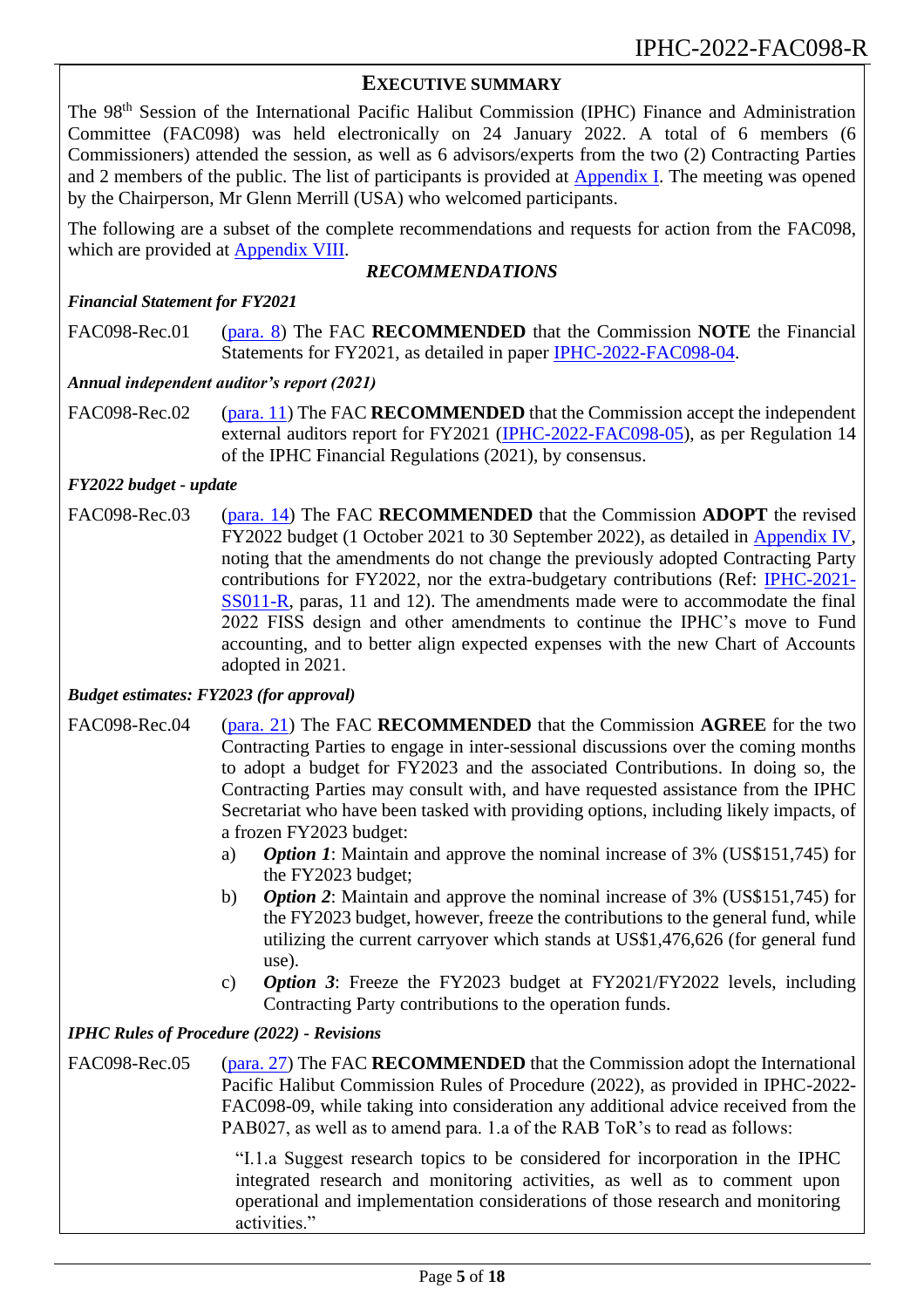## <span id="page-5-0"></span>**1. OPENING OF THE SESSION**

1. The 98<sup>th</sup> Session of the International Pacific Halibut Commission (IPHC) Finance and Administration Committee (FAC098) was held electronically on 24 January 2022. A total of 6 members (6 Commissioners) attended the Session, as well as 6 advisors/experts from the two (2) Contracting Parties and 2 members of the public. The list of participants is provided at **Appendix I**. The meeting was opened by the Chairperson, Mr Paul Ryall (Canada) who welcomed participants.

## <span id="page-5-1"></span>**2. ADOPTION OF THE AGENDA AND ARRANGEMENTS FOR THE SESSION**

- <span id="page-5-2"></span>2. The FAC **ADOPTED** the Agenda as provided at [Appendix II.](#page-10-0) The documents provided to the FAC098 are listed in [Appendix III.](#page-11-0)
	- **3. UPDATE ON ACTIONS ARISING FROM THE 97 TH SESSION OF THE IPHC FINANCE AND ADMINISTRATION COMMITTEE (FAC097)**
- 3. The FAC **NOTED** paper IPHC-2022-FAC098-03, which provided an opportunity to consider the progress made during the inter-sessional period in relation to the direct requests for action by the FAC during the 97<sup>th</sup> Session of the IPHC Finance and Administration Committee (FAC097).
- 4. The FAC **AGREED** to consider and revise as necessary, the actions arising from FAC097, and for these to be combined with any new actions arising from the FAC098.

## <span id="page-5-3"></span>**4. FINANCIAL STATEMENT FOR FY2021**

- 5. The FAC **NOTED** paper [IPHC-2022-FAC098-04](https://www.iphc.int/uploads/pdf/fac/fac098/iphc-2022-fac098-04.pdf) which provided the end of year financial statement for FY2021 (financial period: 1 October 2020 to 30 September 2021).
- 6. The FAC **NOTED** the total Assets at year-end closing totalled **US\$4,799.210.69**. The total equity or combined fund balance at year-end closing totalled **US\$2,624,142.89**. Fund equity balances at year end:
	- General Fund (10): **US\$161,560.31**
	- Research Fund (20): **US\$72,288.19**
	- Statistics Fund (30): **US\$108,439.49**
	- FISS Fund (40): **US\$1,147,516.99**
	- Reserve Fund (50): **US\$1,134,338.91** The Reserve Fund carries the majority of the equity in the checking and saving cash accounts at Wells Fargo.
- 7. The FAC **NOTED** that should Contracting Party contributions to the general fund not be received early in the fiscal year, a larger balance in the 50 – Reserve Fund may be needed to ensure continuity of operations.
- <span id="page-5-5"></span>8. The FAC **RECOMMENDED** that the Commission **NOTE** the Financial Statement for FY2021, as detailed in paper [IPHC-2022-FAC098-04.](https://www.iphc.int/uploads/pdf/fac/fac098/iphc-2022-fac098-04.pdf)

## <span id="page-5-4"></span>**5. ANNUAL INDEPENDENT AUDITOR'S REPORT (2021)**

- 9. The FAC **NOTED** paper [IPHC-2022-FAC098-05](https://www.iphc.int/uploads/pdf/fac/fac098/iphc-2022-fac098-05.pdf) which provided the Commission with the Independent External Auditors Report for FY2021, as per Regulation 14 of the IPHC Financial Regulations (2021).
- 10. The FAC **RECALLED** that the report of the Independent External Auditors for FY2021 (1 October 2020 – 30 September 2021), was presented directly by Moss Adams LLP to the Commission via video conference on 12 January 2022, who offered their 'unmodified opinion'. [Note: *An unmodified opinion implies that the auditor was satisfied with the financial statements audited. This means that the statements met the requirements demanded by the regulations and they were prepared in accordance with accounting principles, criteria and standards*]
- <span id="page-5-6"></span>11. The FAC **RECOMMENDED** that the Commission accept the independent external auditors report for FY2021 [\(IPHC-2022-FAC098-05\)](https://www.iphc.int/uploads/pdf/fac/fac098/iphc-2022-fac098-05.pdf), as per Regulation 14 of the IPHC Financial Regulations (2021), by consensus.
- 12. The FAC **ACKNOWLEDGED** the great strides that the IPHC Secretariat as continued to make over the past two years to improve the transparency, accountability, and accessibility of the IPHC accounting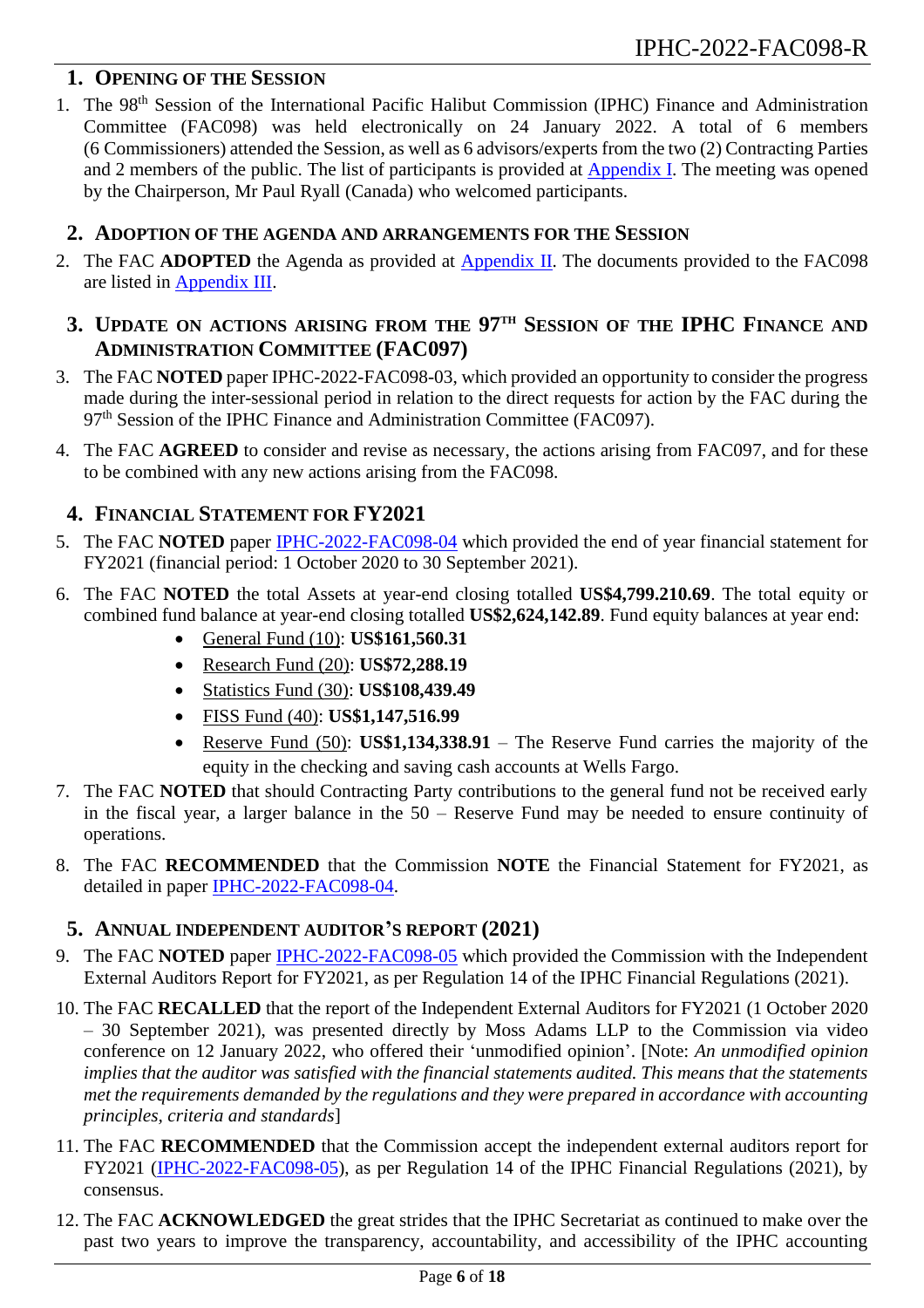systems and practices. The 'unmodified opinion' provided by the independent auditors for the past two years is testament to the work done.

## <span id="page-6-0"></span>**6. FY2022 BUDGET - UPDATE**

- 13. The FAC **NOTED** paper [IPHC-2022-FAC098-06](https://www.iphc.int/uploads/pdf/fac/fac098/iphc-2022-fac098-06.pdf) Rev\_1 which provided an update on the approved FY2022 budget (financial period: 1 October 2021 to 30 September 2022), and that current expenditure for the first quarter of FY2022 is in-line with the approved budget.
- <span id="page-6-2"></span>14. The FAC **RECOMMENDED** that the Commission **ADOPT** the revised FY2022 budget (1 October 2021 to 30 September 2022), as detailed in  $\Delta$ ppendix IV, noting that the amendments do not change the previously adopted Contracting Party contributions for FY2022, nor the extra-budgetary contributions (Ref: [IPHC-2021-SS011-R,](https://www.iphc.int/venues/details/11th-special-session-of-the-iphc-ss011) paras, 11 and 12). The amendments made were to accommodate the final 2022 FISS design and other amendments to continue the IPHC's move to Fund accounting, and to better align expected expenses with the new Chart of Accounts adopted in 2021.

## <span id="page-6-1"></span>**7. BUDGET ESTIMATES: FY2023 (FOR APPROVAL); FY2024 AND FY2025 (FOR INFORMATION)**

- 15. The FAC **NOTED** paper [IPHC-2022-FAC098-07](https://www.iphc.int/uploads/pdf/fac/fac098/iphc-2022-fac098-07.pdf) Rev\_1 which provided budget estimates for FY2023 (1 October 2022 to 30 September 2023) for recommendation to the Commission (for approval), and for FY2024 and FY2025 (for information) (1 October 2023 to 30 September 2024, & 1 October 2024 to 30 September 2025, respectively).
- 16. The FAC **RECALLED** that subsequent to the Commission approving an annual budget, with associated Contracting Party contributions, the Contracting Parties go through an internal process of review and appropriation. Should an appropriation be lower than the Commission approved budget, an intersessional meeting would need to be held to agree on in-year budget reductions to match the contributions received.

### *FY2023*

- 17. The FAC **NOTED** that:
	- a) the IPHC Secretariat's proposed budget includes a nominal 3% increase from FY2022 for both Contracting Parties to US\$**927,419.21** and US\$**4,282492.80** for Canada and the USA, respectively;
	- b) the proposed income (and expenses) for the IPHC Fishery-Independent Setline Survey (FISS) are based on the design endorsed at the 97<sup>th</sup> Session of the IPHC Interim Meeting (IM097);
	- c) The proposed other general cost assumptions include increases in salaries (based on cost of living and step increases,  $\sim$ 2.5%) and health care costs [\(Appendix V\)](#page-13-0).
- <span id="page-6-3"></span>18. The FAC **REQUESTED** that the Commission **NOTE** the proposed FY2023 budget (financial period: 1 October 2022 to 30 September 2023; Appendix V), presented by the IPHC Secretariat.
- <span id="page-6-4"></span>19. The FAC **REQUESTED** that the Commission **NOTE** the IPHC Secretariat proposed Contracting Party contributions for FY2023 as follows:
	- Canada: Contribution to the General Fund: US\$**927,419.21**
	- U.S.A.: Contribution to the General Fund: US\$**4,282,492.80**
- 20. The Commission **NOTED** the required extra-budgetary (IFCP Fund deficit and Headquarters lease/maintenance) contributions from each Contracting Party for FY2022 as follows:
	- Canada:
		- o 50% Contribution to the IFCP Fund deficit (former staff pension plan): US\$**127,848**
	- $\bullet$  U.S.A.:
		- o 50% Contribution to the IFCP Fund deficit (former staff pension plan): US\$**127,848**
		- o Contribution to the headquarters building lease and maintenance costs: US\$**489,250**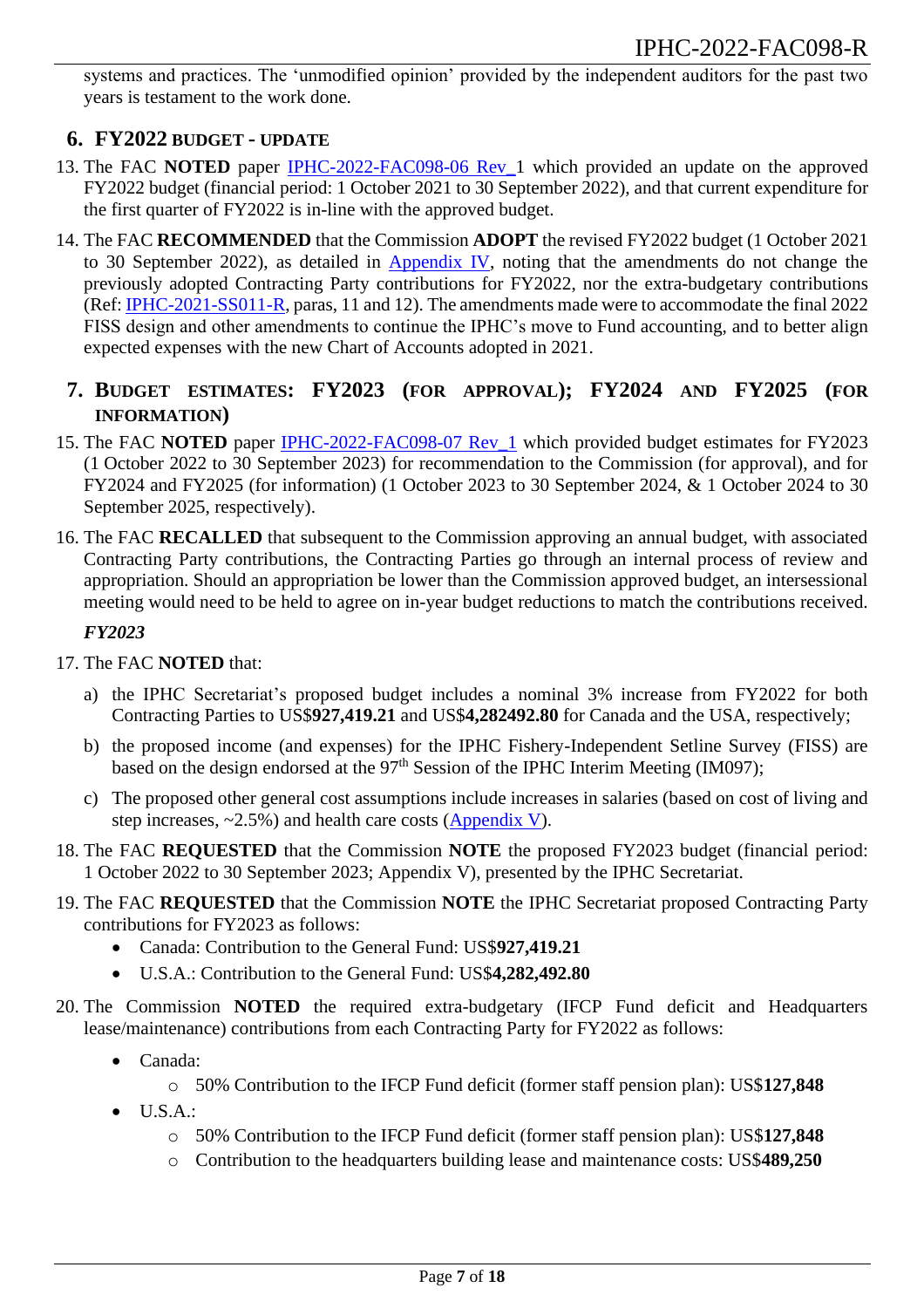- <span id="page-7-3"></span>21. The FAC **RECOMMENDED** that the Commission **AGREE** for the two Contracting Parties to engage in inter-sessional discussions over the coming months to adopt a budget for FY2023 and the associated Contributions. In doing so, the Contracting Parties may consult with, and have requested assistance from the IPHC Secretariat who have been tasked with providing options, including likely impacts, of a frozen FY2023 budget:
	- a) *Option 1*: Maintain and approve the nominal increase of 3% (US\$151,745) for the FY2023 budget;
	- b) *Option 2*: Maintain and approve the nominal increase of 3% (US\$151,745) for the FY2023 budget, however, freeze the contributions to the general fund, while utilizing the current carryover which stands at US\$1,476,626 (for general fund use).
	- c) *Option 2*: Freeze the FY2023 budget at FY2021/FY2022 levels, including Contracting Party contributions to the operation funds.

### *FY2024 and FY2025*

22. The FAC **NOTED** that the IPHC provisional budgets for FY2024 and FY2025 [\(Appendix VI](#page-14-0) and [Appendix](#page-15-0) VII, respectively) are based on a nominal 3% increase in general contributions for Canada and U.S.A. to cover expected matching increases in cost in salaries (based on cost of living and step increases,  $\approx$  2.5%) and an increase in health care costs.

## <span id="page-7-0"></span>**8. IPHC FINANCIAL REGULATIONS (2022) - REVISIONS**

- 23. The FAC **NOTED** paper [IPHC-2022-FAC098-08,](https://www.iphc.int/uploads/pdf/fac/fac098/iphc-2022-fac098-08.pdf) which was a place marker should the independent auditors recommend revisions to the IPHC Financial Regulations (2021), which they did not at this time.
- 24. The FAC **NOTED** that the IPHC Secretariat will continue to engage with our independent auditors (Moss Adams LLP) and Accounting Firm (Sommerville and Associates) to draft and propose amendments to the IPHC Financial Regulations (2021) throughout 2022 for consideration by the Commission in 2023. The intention is to further improve the basis of accounting to better align with GAAP standards while maintaining regulatory compliance.

## <span id="page-7-1"></span>**9. IPHC RULES OF PROCEDURE (2022) - REVISIONS**

- 25. The FAC **NOTED** paper [IPHC-2022-FAC098-09](https://www.iphc.int/uploads/pdf/fac/fac098/iphc-2022-fac098-09.pdf) which proposed amendments to the IPHC Rules of Procedure (2021) for endorsement and recommendation to the Commission.
- 26. The FAC **AGREED** that:
	- a) the proposed amendments to the PAB terms of reference and rules of procedure seem sensible, and will align the PAB with the practices of the Commission and its other subsidiary bodies.
	- b) the IPHC Secretariat is the Commission's administrative body tasked with the organisational, administrative, communications, and recruitment facilitator roles for its subsidiary bodies, among other roles and responsibilities;
	- c) unless there is a compelling reason provided by the Co-Chairs of the PAB027, to retain the current approach whereby the Halibut Association of North America (HANA) is described in the PAB Terms of Reference as the administrative, communications, and recruitment facilitator for the PAB, that the Commission should move to approve the amendments as proposed.
- <span id="page-7-4"></span>27. The FAC **RECOMMENDED** that the Commission adopt the International Pacific Halibut Commission Rules of Procedure (2022), as provided in IPHC-2022-FAC098-09, while taking into consideration any additional advice received from the PAB027, as well as to amend para. 1.a of the RAB ToR's to read as follows:

"I.1.a Suggest research topics to be considered for incorporation in the IPHC integrated research and monitoring activities, as well as to comment upon operational and implementation considerations of those research and monitoring activities."

### <span id="page-7-2"></span>**10.OTHER BUSINESS**

28. Nil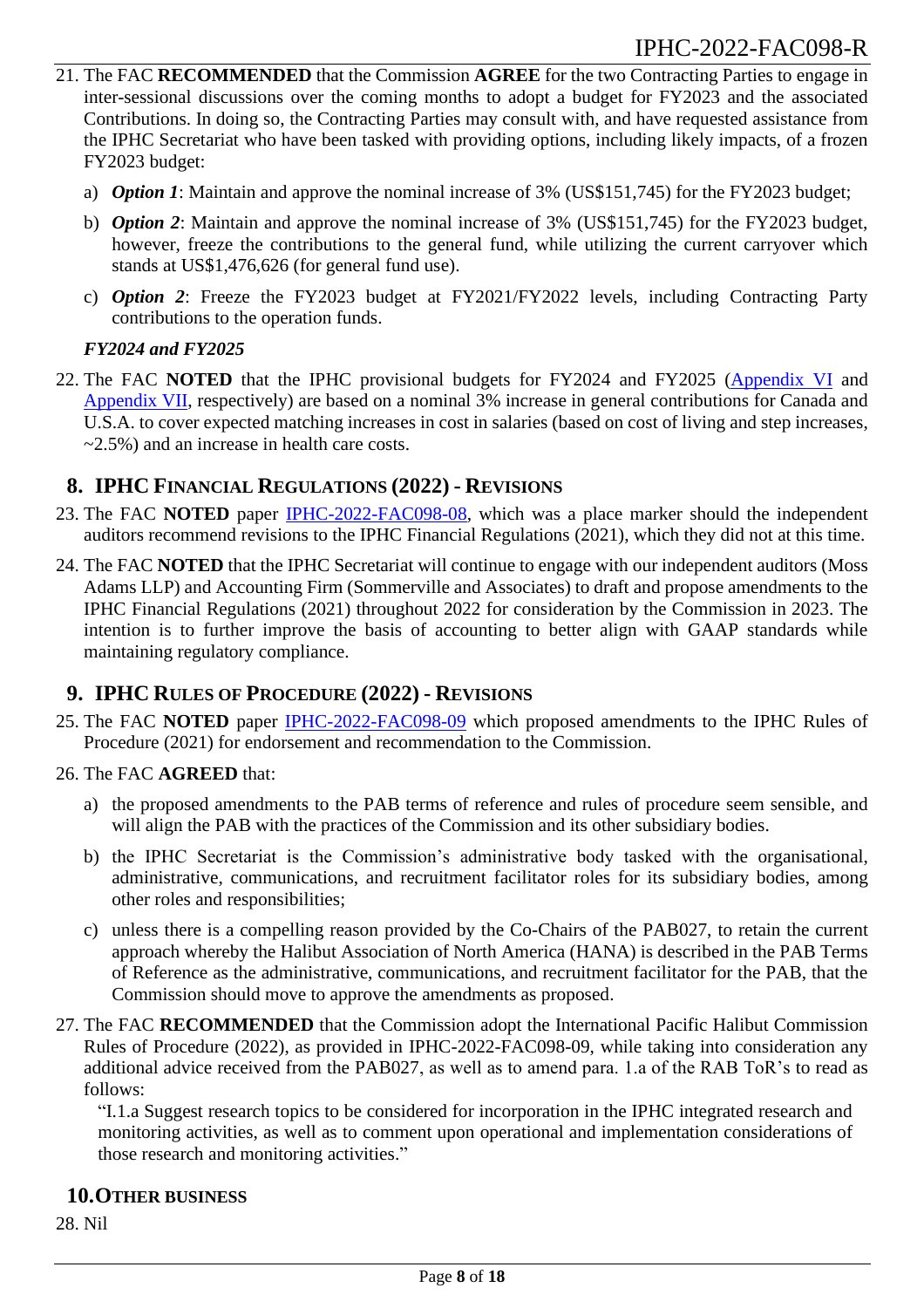## <span id="page-8-0"></span>**11. REVIEW OF THE DRAFT AND ADOPTION OF THE REPORT OF THE 98 TH SESSION OF THE IPHC FINANCE AND ADMINISTRATION COMMITTEE (FAC098)**

29. The Report of the 98<sup>th</sup> Session of the IPHC Finance and Administration Committee [\(IPHC-2022-FAC098-](https://www.iphc.int/venues/details/98th-session-of-the-iphc-finance-and-administration-committee-fac098) [R\)](https://www.iphc.int/venues/details/98th-session-of-the-iphc-finance-and-administration-committee-fac098) was **ADOPTED** via correspondence on 25 January 2022, including the consolidated set of recommendations and requests arising from FAC098, provided at **Appendix VIII**.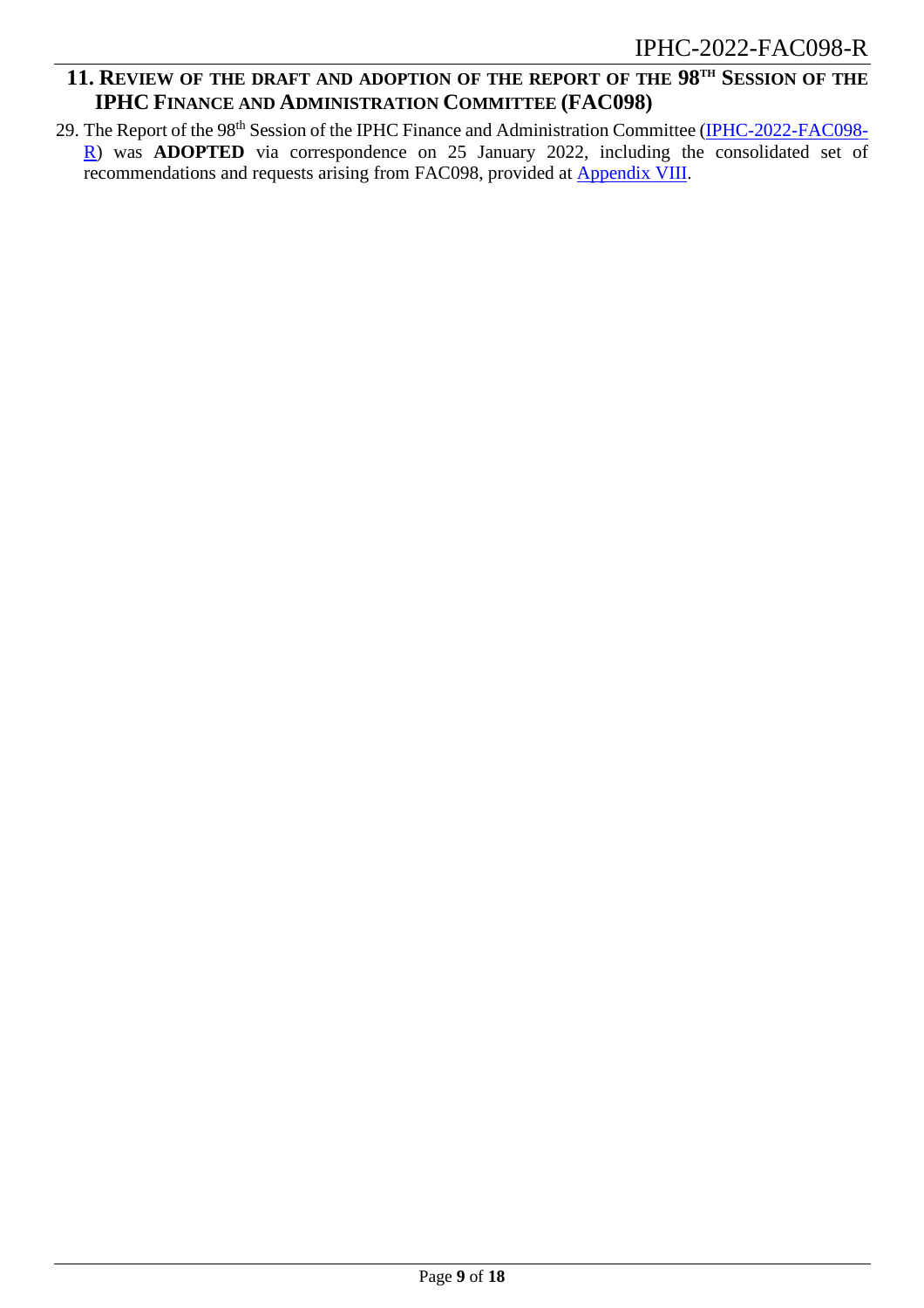## <span id="page-9-0"></span>**APPENDIX I LIST OF PARTICIPANTS FOR THE 98 TH SESSION OF THE IPHC FINANCE AND ADMINISTRATION COMMITTEE (FAC098)**

| <b>Commission Officers</b>                         |                         |  |
|----------------------------------------------------|-------------------------|--|
| Chairperson                                        | <b>Vice-Chairperson</b> |  |
| Mr Glenn <b>Merrill</b> (United States of America) | Mr Paul Ryall (Canada)  |  |

| <b>Commissioners</b> |                                 |  |
|----------------------|---------------------------------|--|
| Canada               | <b>United States of America</b> |  |
| Mr Paul Ryall        | Mr Glenn <b>Merrill</b>         |  |
| Mr Neil <b>Davis</b> | Mr Robert <b>Alverson</b>       |  |
| Mr Peter DeGreef     | Mr Richard <b>Yamada</b>        |  |

| <b>Advisors/experts</b>                     |                                           |  |
|---------------------------------------------|-------------------------------------------|--|
| Canada                                      | <b>United States of America</b>           |  |
| Ms Felicia Cull - Policy/financial advisor  | Mr David <b>Moore</b> – Financial advisor |  |
| Mr Justin Turple - Policy/financial advisor | Mr Doug <b>Duncan</b> - Technical advisor |  |
| Ms Averil Lamont - Technical advisor        |                                           |  |
| Ms Amber Lindstedt - Policy advisor         |                                           |  |

| <b>Participant</b>     | <b>Organisation</b>                         | Email                    |
|------------------------|---------------------------------------------|--------------------------|
| Mr Steven Minor        | Golden Harvest                              | steve@wafro.com          |
| Ms Peggy <b>Parker</b> | <b>Halibut Association of North America</b> | peggyparker616@gmail.com |

| <b>IPHC Secretariat</b> |  |
|-------------------------|--|
|-------------------------|--|

| Participant             | <b>Title</b>                             | <b>Email</b>                      |
|-------------------------|------------------------------------------|-----------------------------------|
| Dr David T. Wilson      | <b>Executive Director</b>                | david.wilson@iphc.int             |
| Dr Josep Planas         | <b>Branch Manager</b>                    | josep.planas@iphc.int             |
| Dr Barbara Hutniczak    | <b>Branch Manager</b>                    | barbara.hutniczak@iphc.int        |
| Ms Kelly Chapman        | Snr. Administrative Specialist           | kelly.chapman@ipch.int            |
| Ms Tara Coluccio        | Administrative                           | tara.coluccio@iphc.int            |
|                         | Specialist/Communications                |                                   |
| Mr. Claude Dykstra      | <b>Research Biologist</b>                | claude.dykstra@iphc.int           |
| Ms Joan Forsberg        | Age Lab Supervisor                       | joan.forsberg@iphc.int            |
| Mr Edward Henry         | <b>Communications Specialist</b>         | edward.henry@iphc.int             |
| Mr Tyler Jack           | <b>Setline Survey Specialist</b>         | tyler.jack@iphc.int               |
| Mr Christopher Johnston | Age Lab Technician                       | christopher.johnston@iphc.int     |
| Mr Colin Jones          | <b>Setline Survey Specialist</b>         | colin.jones@iphc.int              |
| Mr Thomas Kong          | <b>Fisheries Data Specialist</b>         | tom.kong@iphc.int                 |
| Ms Rachel Rillera       | <b>Setline Survey Specialist</b>         | rachel.rillera@iphc.int           |
| Ms Lauri Sadorus        | <b>Research Biologist</b>                | lauri.sadorus@iphc.int            |
| Ms Kimberly Sawyer Van  | <b>Fisheries Data Specialist</b>         | kimberly.sawyer.vanvleck@iphc.int |
| <b>Vleck</b>            |                                          |                                   |
| Dr Ian Stewart          | <b>Quantitative Scientist</b>            | ian.stewart@iphc.int              |
| Mr Afshin Taheri        | Programmer                               | afshin.taheri@iphc.int            |
| Mr Robert Tynes         | <b>Information Technology Specialist</b> | robert.tynes@iphc.int             |
| Ms Kayla Ualesi         | Setline Survey Coordinator               | kayla.ualesi@iphc.int             |
| Ms Ola Wietecha         | <b>Administrative Specialist</b>         | ola.wietecha@iphc.int             |
| Ms Tina Wisnowski       | <b>Staff Accountant</b>                  | tina.wisnowski@iphc.int           |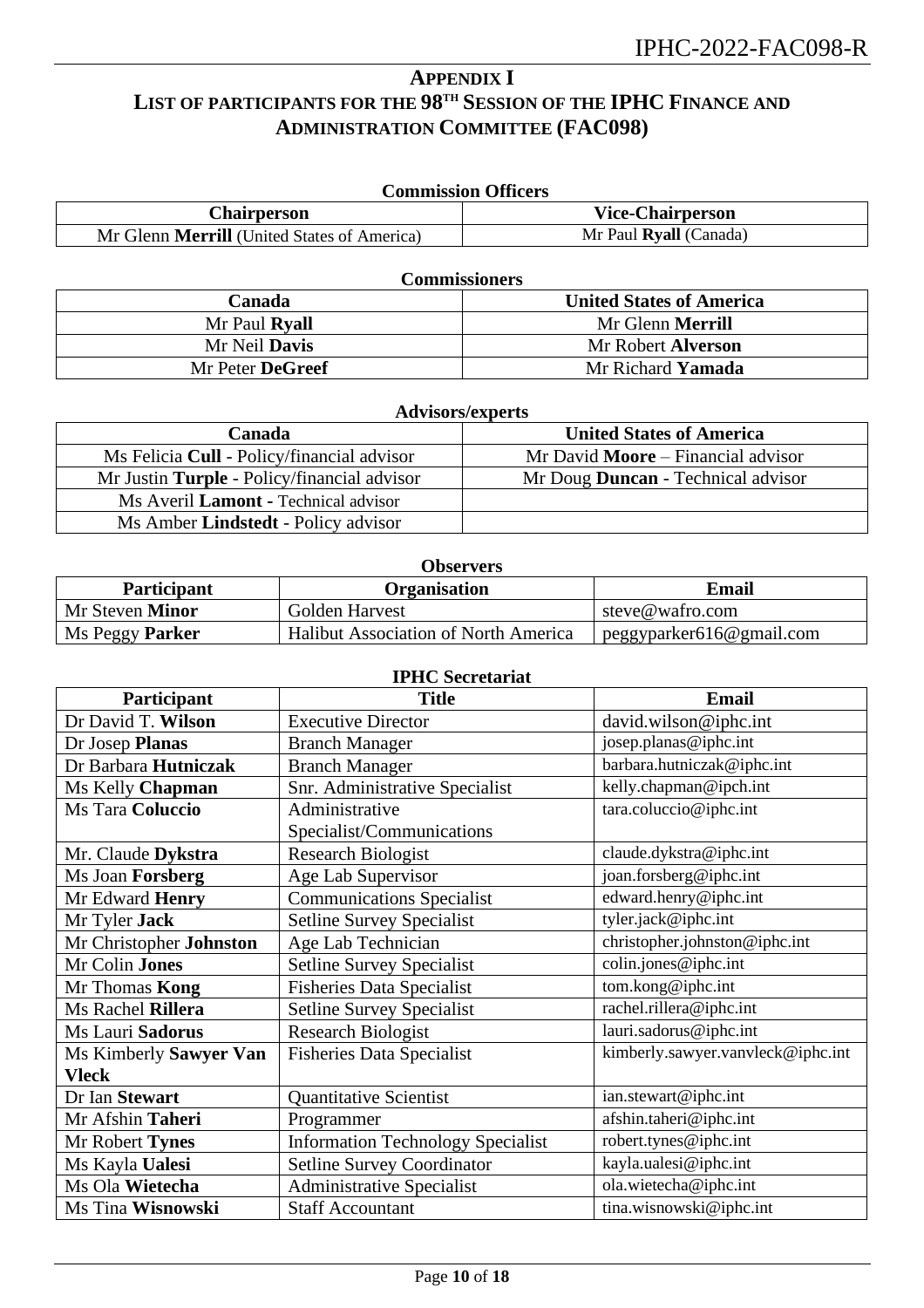## **APPENDIX II**

## <span id="page-10-0"></span>**AGENDA FOR THE 98 TH SESSION OF THE IPHC FINANCE AND ADMINISTRATION COMMITTEE (FAC098)**

**Date**: 24 January 2022 **Location**: Bellevue, WA, USA & Electronic **Venue**: Hyatt Regency Bellevue & Adobe Connect **Time**: 09:00-12:00 **Chairperson**: Mr Glenn Merrill (USA) **Vice-Chairperson**: Mr Paul Ryall (Canada)

- **1. OPENING OF THE SESSION**
- **2. ADOPTION OF THE AGENDA AND ARRANGEMENTS FOR THE SESSION**
- **3. UPDATE ON ACTIONS ARISING FROM THE 97th SESSION OF THE IPHC FINANCE AND ADMINISTRATION COMMITTEE (FAC097)**
- **4. FINANCIAL STATEMENT FOR FY2021**
- **5. ANNUAL INDEPENDENT AUDITOR'S REPORT (2021)**
- **6. FY2022 BUDGET – UPDATE**
- **7. BUDGET ESTIMATES: FY2023 (for approval); FY2024 and FY2025 (for information)**
- **8. IPHC FINANCIAL REGULATIONS (2022) - Revisions**
- **9. IPHC RULES OF PROCEDURE (2022) - Revisions**
- **10. OTHER BUSINESS**
- **11. REVIEW OF THE DRAFT AND ADOPTION OF THE REPORT OF THE 98th SESSION OF THE IPHC FINANCE AND ADMINISTRATION COMMITTEE (FAC098)**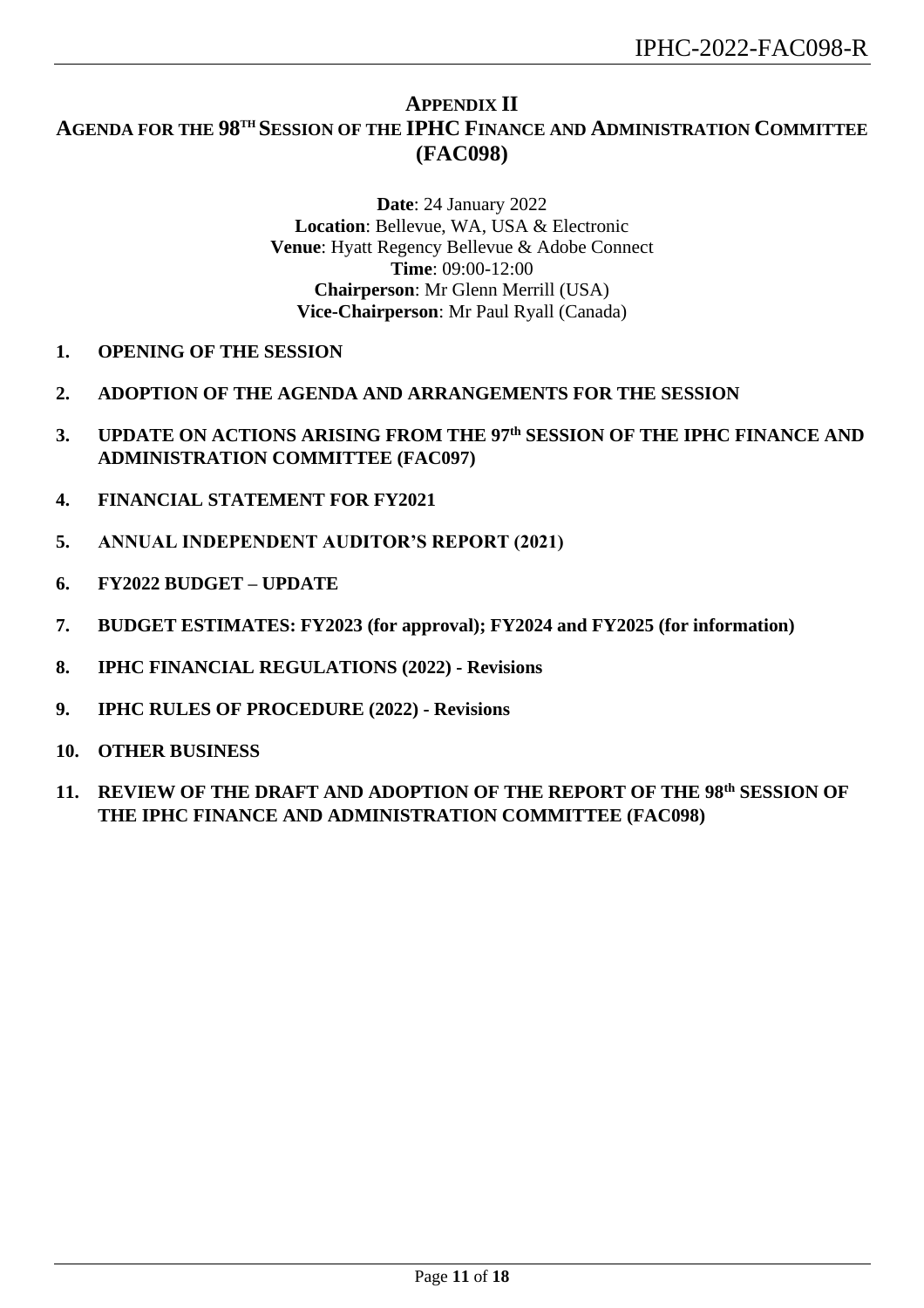## <span id="page-11-0"></span>**APPENDIX III LIST OF DOCUMENTS FOR THE 98 TH SESSION OF THE IPHC FINANCE AND ADMINISTRATION COMMITTEE (FAC098)**

| <b>Meeting documents</b>       | <b>Title</b>                                                                                                                  | <b>Availability</b>                                                              |  |  |  |  |  |
|--------------------------------|-------------------------------------------------------------------------------------------------------------------------------|----------------------------------------------------------------------------------|--|--|--|--|--|
| IPHC-2022-FAC098-01            | Agenda for the 98 <sup>th</sup> Session of the IPHC Finance and<br>Administration Committee (FAC098)                          | $\checkmark$ 15 Nov 2021                                                         |  |  |  |  |  |
| IPHC-2022-FAC098-02            | List of Documents for the $98th$ Session of the IPHC<br>Finance and Administration Committee (FAC098)                         | $\checkmark$ 15 Nov 2021<br>$\checkmark$ 17 Dec 2021<br>$\checkmark$ 22 Jan 2022 |  |  |  |  |  |
| IPHC-2022-FAC098-03            | Update on actions arising from the $97th$ Session of the<br>IPHC Finance and Administration Committee (FAC097)<br>(D. Wilson) | $\checkmark$ 13 Dec 2021                                                         |  |  |  |  |  |
| IPHC-2022-FAC098-04            | Financial Statement for FY2021 (D. Wilson)                                                                                    | $\sqrt{17}$ Dec 2021                                                             |  |  |  |  |  |
| IPHC-2022-FAC098-05            | Report of the Independent auditors and Financial<br>Statements (FY2021) (D. Wilson)                                           | $\checkmark$ 21 Dec 2021                                                         |  |  |  |  |  |
| IPHC-2022-FAC098-06<br>Rev 1   | FY2022 Financial Budget – Update (D. Wilson)                                                                                  | $\checkmark$ 17 Dec 2021<br>$\checkmark$ 22 Jan 2022                             |  |  |  |  |  |
| IPHC-2022-FAC098-07<br>$Rev_1$ | Budget estimates: FY2023 (for approval), FY2024 and<br>FY2025 (for information) (D. Wilson)                                   | $\checkmark$ 17 Dec 2021<br>$\checkmark$ 22 Jan 2022                             |  |  |  |  |  |
| IPHC-2022-FAC098-08            | IPHC Financial Regulations (2022) - Draft (D. Wilson,<br>D. Hayhurst)                                                         | $\checkmark$ 15 Dec 2021                                                         |  |  |  |  |  |
| IPHC-2022-FAC098-09            | <b>IPHC Rules of Procedure <math>(2022)</math> – Draft (D. Wilson)</b>                                                        | $\checkmark$ 13 Dec 2021                                                         |  |  |  |  |  |
| <b>Information papers</b>      |                                                                                                                               |                                                                                  |  |  |  |  |  |
| <b>Nil</b>                     | <b>Nil</b>                                                                                                                    | <b>Nil</b>                                                                       |  |  |  |  |  |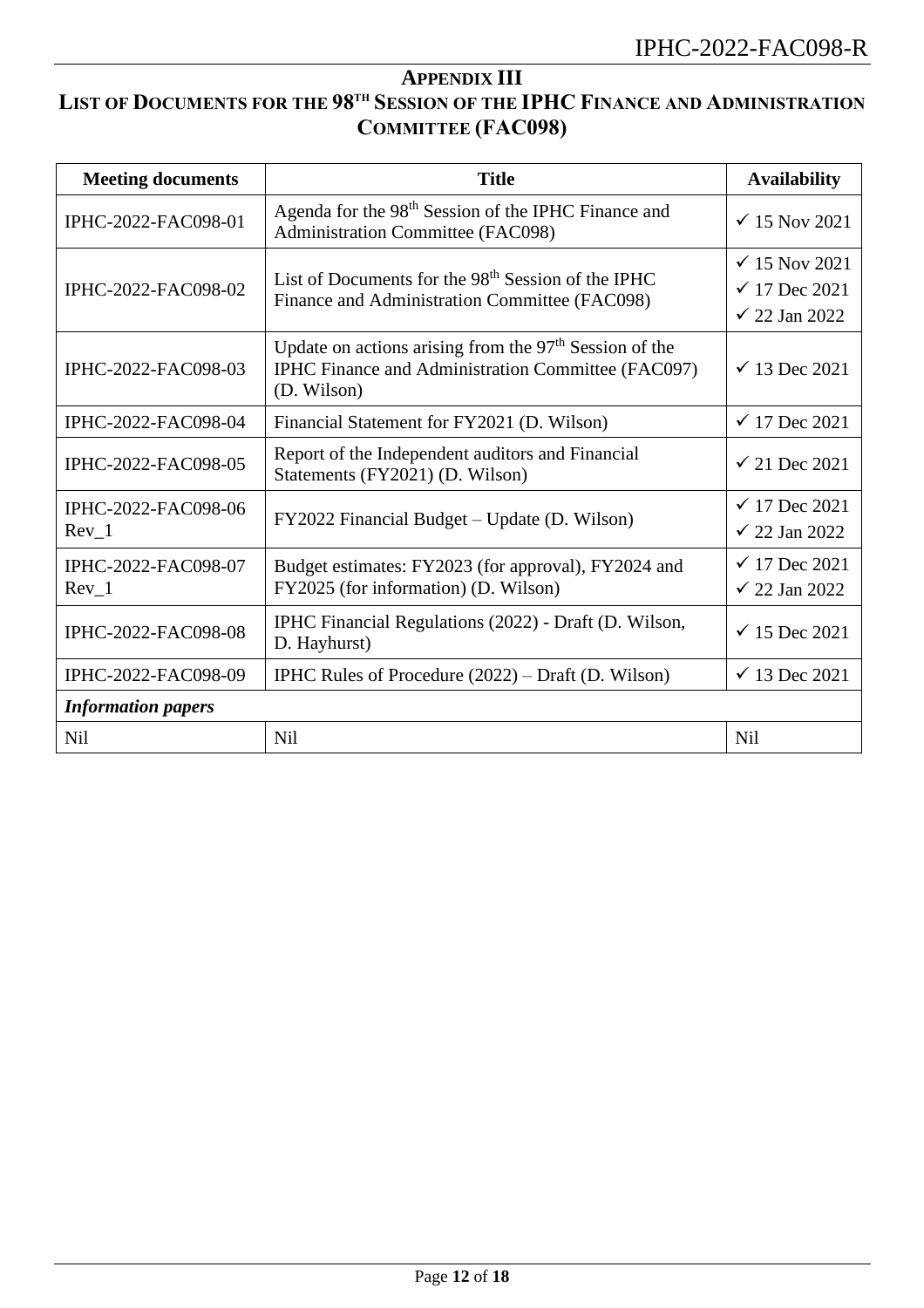## **APPENDIX IV FY2022 BUDGET: REVISED**

*(1 Oct. 2021 to 30 Sept. 2022)*

<span id="page-12-0"></span>

| <b>Account Number</b>                    | <b>Account Name</b>                                  |                     | 10 - General             |         |                          |                    | 20 - Research 30 - Statistics |          | 10,20,30 - TOTAL | 40 - FISS                 |                    | 10,20,30, 40 - TOTAL |
|------------------------------------------|------------------------------------------------------|---------------------|--------------------------|---------|--------------------------|--------------------|-------------------------------|----------|------------------|---------------------------|--------------------|----------------------|
|                                          |                                                      |                     | FY2022                   |         | <b>FY2022</b>            |                    | FY2022                        |          | FY2022           | FY2022                    |                    | FY2022               |
| Income                                   |                                                      |                     |                          |         |                          |                    |                               |          |                  |                           |                    |                      |
| 40000                                    | <b>Contracting Party Contributions</b>               |                     |                          |         |                          |                    |                               |          |                  |                           |                    |                      |
| 40000.01                                 | Canada                                               | \$                  | ÷                        | \$      | ÷                        | \$                 | $\sim$                        | \$       | 900,407.00       | \$<br>÷                   | \$                 | 900,407.00           |
| 40000.02                                 | United States of America                             | \$                  |                          | \$      | $\overline{a}$           | \$                 | ÷,                            |          | \$4,157,760.00   | \$<br>÷                   | \$                 | 4,157,760.00         |
|                                          | <b>Total 40000 - Contracting Party Contributions</b> |                     | \$3,297,992.02           |         | \$641,979.15             |                    | \$1,118,195.83                |          | \$5,058,167.00   | \$                        | \$                 | 5,058,167.00         |
| 40055                                    | Headquarters (Lease & Maintenance)                   | \$                  | 475,000.00               | \$      | ÷,                       | \$                 | L.                            | \$       | 475,000.00       | \$<br>$\sim$<br>÷,        | \$                 | 475,000.00           |
| 40060                                    | Other Income                                         | \$                  |                          | \$      |                          | \$                 |                               | \$       |                  | \$                        | \$                 |                      |
| 40100<br>40200                           | Grants, Contracts & Agreements                       | \$<br>\$            | $\sim$<br>$\overline{a}$ | \$      | \$225,379.00             | \$<br>Ś            | 508,525.00                    | \$<br>\$ | 733,904.00       | \$<br>32,656.00<br>\$     | \$                 | 766,560.00           |
| 40200.01                                 | Interest Income                                      | \$                  | 750.00                   |         | ÷.                       |                    | $\sim$                        |          | 750.00           | 11,550.00                 | \$                 | 11,550.00            |
| 40200.02                                 | <b>Bank Interest</b>                                 | \$                  |                          | \$<br>Ś | $\ddot{\phantom{1}}$     | \$<br>\$           | ä,                            | \$<br>\$ |                  | \$<br>\$                  | \$<br>\$           | 750.00               |
|                                          | CD Interest<br><b>Total - Other Income</b>           | $\frac{1}{2}$       | 475,750.00               |         | \$225,379.00             | \$                 | 508,525.00                    |          | \$1,209,654.00   | \$<br>44,206.00           | \$                 | 1,253,860.00         |
| 40350                                    | <b>Fish Sales</b>                                    |                     |                          |         |                          |                    |                               |          |                  |                           |                    |                      |
| 40350.01                                 | Fish Sales - Pacific Halibut                         | \$                  | $\blacksquare$           | \$      | $\bar{\phantom{a}}$      | \$                 | $\blacksquare$                | \$       | $\blacksquare$   | \$3,960,300.00            | \$                 | 3,960,300.00         |
| 40350.02                                 |                                                      | \$                  | ÷                        | \$      | L.                       | \$                 | L.                            | \$       |                  | \$<br>58,800.00           | -\$                | 58,800.00            |
|                                          | Fish Sales - Byproduct<br>Total 40350 - Fish Sales   | Ś                   |                          | \$      |                          | \$                 | $\overline{a}$                | \$       | $\overline{a}$   | \$4,019,100.00            | $\zeta$            | 4,019,100.00         |
|                                          | <b>Total Income</b>                                  |                     | \$3,773,742.02           |         | \$867,358.15             |                    | \$1,626,720.83                |          | \$6,267,821.00   | \$4,063,306.00            | \$                 | 10,331,127.00        |
| <b>Expense</b>                           |                                                      |                     |                          |         |                          |                    |                               |          |                  |                           |                    |                      |
| <b>Personnel Expenses</b>                |                                                      |                     |                          |         |                          |                    |                               |          |                  |                           |                    |                      |
| 50000                                    | Salaries & Wages                                     |                     | \$1,747,225.86           |         | \$570,443.43             |                    | \$1,198,096.21                |          | \$3,515,765.50   | \$991,300.80              | \$                 | 4,507,066.30         |
| 50100                                    | Benefits                                             | \$                  | 516,469.20               |         | \$143,586.72             | \$                 | 306,592.62                    | \$       | 966,648.54       | \$<br>187,595.76          | \$                 | 1,154,244.30         |
| 50100.09                                 | Medical Reimbursement - Retiree                      | \$                  | 90,546.96                | \$      | $\sim$                   | \$                 | $\blacksquare$                | \$       | 90,546.96        | \$<br>$\sim$              | \$                 | 90,546.96            |
| 50200                                    | Training & Education                                 | \$                  | 35.000.00                | Ś.      | ÷.                       | Ś                  | 21.000.00                     | \$       | 56.000.00        | \$<br>54.600.00           | Ŝ.                 | 110,600.00           |
| 50300                                    | <b>Personnel Related Expenses</b>                    | \$                  | 5,500.00                 | \$      | $\bar{\phantom{a}}$      | \$                 | 10,000.00                     | \$       | 15,500.00        | \$<br>36,376.00           | \$                 | 51,876.00            |
| 50300.01                                 | <b>Scholarship Awards</b>                            | \$                  | 8,000.00                 | \$      | ä,                       | \$                 |                               | \$       | 8,000.00         | \$                        | \$                 | 8,000.00             |
|                                          | <b>Total Personnel Expenses</b>                      |                     | \$2,402,742.02           |         | \$714,030.15             |                    | \$1,535,688.83                |          | \$4,652,461.00   | \$1,269,872.56            | \$                 | 5,922,333.56         |
| <b>Operational Expenses</b>              |                                                      |                     |                          |         |                          |                    |                               |          |                  |                           | \$                 |                      |
| 51000                                    | Publications                                         | \$                  | 5,000.00                 | \$      | ä,                       | \$                 | 9,000.00                      | \$       | 14,000.00        | \$<br>$\bar{\phantom{a}}$ | \$                 | 14,000.00            |
| 51100                                    | Mailing and Shipping                                 | \$                  | 6,000.00                 | \$      | 3,500.00                 | \$                 | 5,000.00                      | \$       | 14,500.00        | \$125,000.00              | \$.                | 139,500.00           |
| 51200                                    | Travel                                               | \$                  | 90,000.00                |         | \$10,450.00              | \$                 | 20,000.00                     | \$       | 120,450.00       | \$<br>117,516.00          | \$                 | 237,966.00           |
| 51300                                    | Meeting and Conference Expenses                      | \$                  | 170,000.00               | \$      |                          | \$                 | $\overline{a}$                | \$       | 170,000.00       | \$<br>÷                   | \$                 | 170,000.00           |
| 51400                                    | Technology                                           | \$                  | 135,000.00               | \$      | L.                       | \$                 | 2,100.00                      | S,       | 137,100.00       | \$<br>$\overline{a}$      | \$                 | 137,100.00           |
|                                          | <b>Total Operational Expenses</b>                    | $\ddot{\varsigma}$  | 406,000.00               |         | \$13,950.00              | \$                 | 36,100.00                     | Ś        | 456,050.00       | \$<br>242,516.00          | \$                 | 698,566.00           |
| <b>Fees and Contract Expenses</b>        |                                                      |                     |                          |         |                          |                    |                               |          |                  |                           |                    |                      |
| 52000                                    | <b>Professional Fees</b>                             | Ś.                  | 220,000.00               | \$      | ä,                       | \$                 | 1,416.00                      | \$       | 221,416.00       | \$<br>$\bar{\phantom{a}}$ | Ś                  | 221,416.00           |
| 52200                                    | Other Fees and Charges                               | \$                  | 50,000.00                | \$      | $\overline{\phantom{a}}$ | \$                 |                               | \$       | 50,000.00        | Ś<br>10,000.00            | -\$                | 60,000.00            |
| 52300                                    | Leases and Contracts                                 | \$                  | 25,000.00                |         | \$124,378.00             | -\$                | 35,000.00                     | \$       | 184,378.00       | \$1,938,337.00            | -\$                | 2,122,715.00         |
| 54000                                    | Communications                                       | \$                  | 30,000.00                | \$      | $\sim$                   | \$                 | 3,500.00                      | \$       | 33,500.00        | \$<br>20,000.00           | ۱\$                | 53,500.00            |
|                                          | <b>Total Fees and Contract Expenses</b>              | $\zeta$             | 325,000.00               |         | \$124,378.00             | $\mathsf{\hat{S}}$ | 39,916.00                     | \$       | 489,294.00       | \$1,968,337.00            | $\mathsf{\hat{S}}$ | 2,457,631.00         |
| <b>Facilities and Equipment Expenses</b> |                                                      |                     |                          |         |                          |                    |                               |          |                  |                           |                    |                      |
| 53000                                    | <b>Equipment Expense</b>                             | \$                  | 20,000.00                |         | \$15,000.00              | \$                 | 4,000.00                      | \$       | 39,000.00        | \$<br>15,000.00           | \$                 | 54,000.00            |
| 53100                                    | Supplies Expense                                     | \$                  | 25,000.00                | \$      | $\overline{a}$           | \$                 | 2,600.00                      | \$       | 27,600.00        | \$<br>750,000.00          | $\zeta$            | 777,600.00           |
| 53200                                    | Maintenance and Utilities                            | \$                  | 110,000.00               | \$      | ÷.                       | \$                 | 2,416.00                      | \$       | 112,416.00       | \$<br>10,000.00           | -\$                | 122,416.00           |
| 53300                                    | <b>Facility Rentals</b>                              | \$                  | 450,000.00               | $\zeta$ | ÷,                       | Ś                  | 6,000.00                      | \$       | 456,000.00       | Ś<br>13,000.00            | Ŝ.                 | 469,000.00           |
|                                          | <b>Total Facilities and Equipment Expenses</b>       | $\ddot{\mathsf{s}}$ | 605,000.00               |         | \$15,000.00              | $\zeta$            | 15,016.00                     | \$       | 635,016.00       | \$<br>788,000.00          | \$                 | 1,423,016.00         |
| <b>Other Expenses</b>                    |                                                      |                     |                          |         |                          |                    |                               |          |                  |                           |                    |                      |
| 55000                                    | <b>Budget Contingency</b>                            | \$                  | 35,000.00                | \$      | $\overline{\phantom{a}}$ | \$                 | ÷,                            | \$       | 35,000.00        | \$<br>$\sim$              | \$                 | 35,000.00            |
|                                          | <b>Total Other Expenses</b>                          | $\zeta$             | 35,000.00                | \$      |                          | $\mathsf{\hat{S}}$ | $\overline{a}$                | \$       | 35,000.00        | \$                        | \$                 | 35,000.00            |
|                                          |                                                      |                     |                          |         |                          |                    |                               |          |                  |                           |                    |                      |
|                                          | <b>Total Expense</b>                                 |                     | \$3,773,742.02           |         | \$867,358.15             |                    | \$1,626,720.83                |          | \$6,267,821.00   | \$4,268,725.56            | \$                 | 10,536,546.56        |
| Net Income (Loss)                        |                                                      |                     |                          | \$      |                          | \$                 |                               | \$       |                  | \$ (205, 419.56)          | -\$                | (205, 419.56)        |

| <b>IFC Pension</b>                                           |              |
|--------------------------------------------------------------|--------------|
| <b>IFC Pension - Canada</b>                                  | \$127,848,00 |
| IFC Pension - United States of America $\vert$ \$ 127.848.00 |              |
| <b>Total - IFC Pension 5 255.696.00</b>                      |              |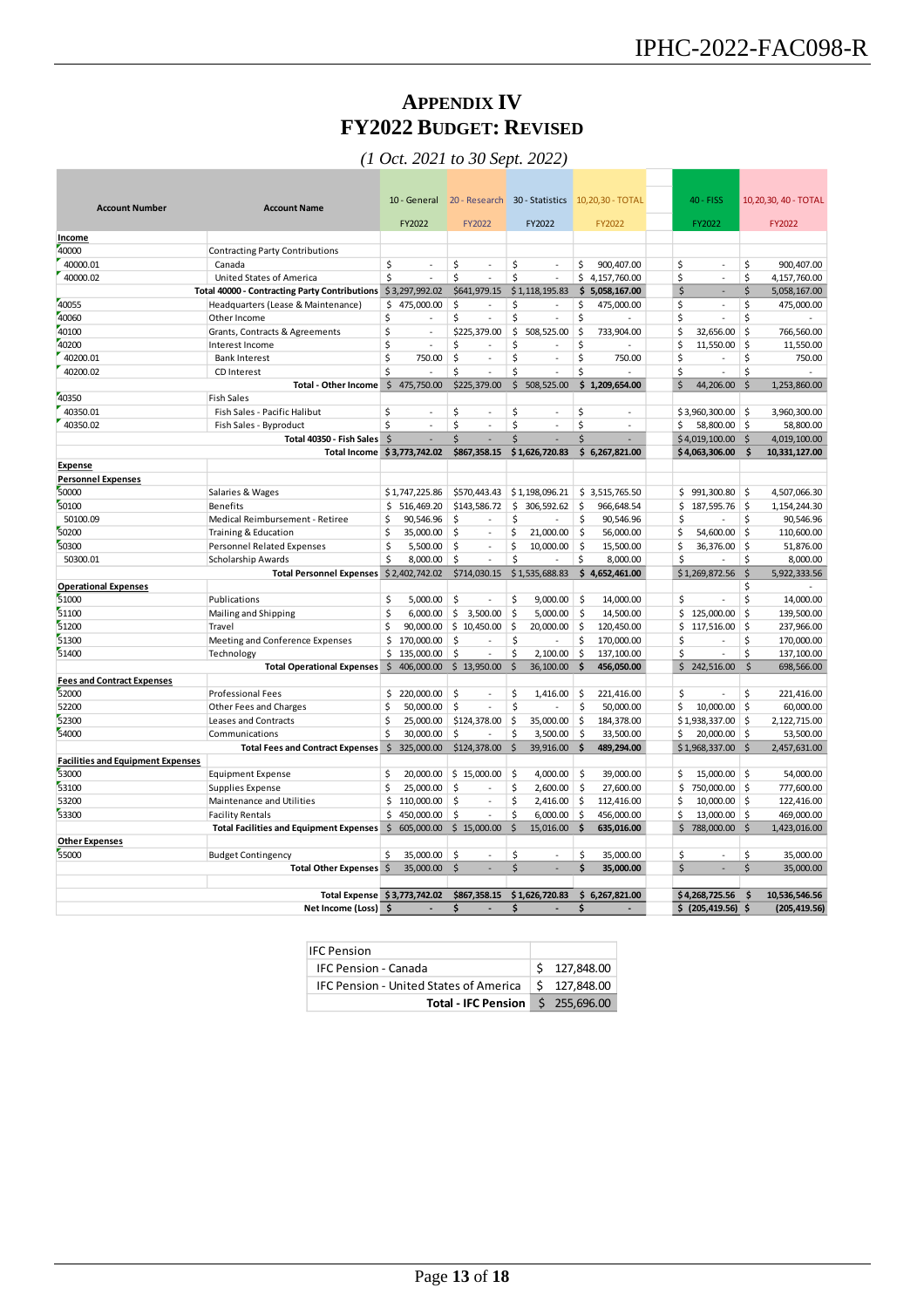## **APPENDIX V FY2023 TENTATIVE BUDGET**

*(1 Oct. 2022 to 30 Sept. 2023)*

<span id="page-13-0"></span>

| <b>Account Number</b>                    | <b>Account Name</b>                                          | 10 - General                   |                                |                                | 20 - Research 30 - Statistics 10,20,30 - TOTAL | 40 - FISS                      |        |     | 10, 20, 30, 40 - TOTAL |
|------------------------------------------|--------------------------------------------------------------|--------------------------------|--------------------------------|--------------------------------|------------------------------------------------|--------------------------------|--------|-----|------------------------|
|                                          |                                                              | FY2023                         | FY2023                         | FY2023                         | FY2023                                         | FY2023                         |        |     | FY2023                 |
| Income                                   |                                                              |                                |                                |                                |                                                |                                |        |     |                        |
| 40000                                    | Contracting Party Contributions                              |                                |                                |                                |                                                |                                |        |     |                        |
| 40000.01                                 | Canada                                                       | \$<br>٠                        | \$<br>ä,                       | \$<br>ä,                       | \$<br>927,419.21                               | Ś<br>÷,                        |        | Ś   | 927,419.21             |
| 40000.02                                 | United States of America                                     | Ś<br>$\overline{a}$            | Ś                              | Ś                              | \$4,282,492.80                                 | Ś<br>$\overline{\phantom{a}}$  |        | Ś   | 4,282,492.80           |
|                                          | Total 40000 - Contracting Party Contributions \$3,282,949.51 |                                | \$877,756.05                   | \$1,049,206.45                 | \$5,209,912.01                                 | \$<br>÷                        |        | Ś.  | 5,209,912.01           |
| 40055                                    | Head quarters (Lease & Maintenance)                          | \$489,250.00                   | Ś<br>٠                         | Ś<br>$\overline{\phantom{a}}$  | Ś<br>489,250.00                                | \$<br>÷,                       |        | Ś   | 489,250.00             |
| 40060                                    | Other Income                                                 | \$<br>$\overline{a}$           | Ś<br>÷,                        | Ś<br>$\overline{a}$            | Ś                                              | Ś<br>$\overline{\phantom{a}}$  |        | Ś   |                        |
| 40100                                    | Grants, Contracts & Agreements                               | \$<br>$\overline{\phantom{a}}$ | \$89,323.00                    | Ś<br>626,316.00                | Ś<br>715,639.00                                | \$<br>34,289.00                |        | Ś   | 749,928.00             |
| 40200                                    | Interest Income                                              | Ś<br>٠                         | Ś<br>÷                         | Ś<br>÷                         | Ś                                              | Ś<br>11,896.50                 |        | Ś   | 11,896.50              |
| 40200.01                                 | Bank Interest                                                | \$.<br>772.50                  | Ś<br>٠                         | Ś<br>$\overline{\phantom{a}}$  | Ś<br>772.50                                    | Ś<br>$\overline{\phantom{a}}$  |        | Ś   | 772.50                 |
| 40200.02                                 | CD Interest                                                  | Ś                              | Ś<br>$\overline{\phantom{a}}$  | Ś<br>$\overline{a}$            | Ś                                              | Ś<br>$\overline{\phantom{a}}$  |        | Ś   |                        |
|                                          | <b>Total - Other Income</b>                                  | \$490,022.50                   | \$89,323.00                    | \$626,316.00                   | \$1,205,661.50                                 | Ŝ<br>46,185.50                 |        | Ŝ   | 1,251,847.00           |
| 40350                                    | Fish Sales                                                   |                                |                                |                                |                                                |                                |        |     |                        |
| 40350.01                                 | Fish Sales - Pacific Halibut                                 | Ś<br>$\sim$                    | \$<br>$\sim$                   | \$<br>$\overline{\phantom{a}}$ | Ś<br>$\sim$                                    | \$4,079,109.00                 |        | S   | 4,079,109.00           |
| 40350.02                                 | Fish Sales - Byproduct                                       | Ś<br>$\overline{a}$            | Ś<br>÷,                        | Ś<br>$\overline{\phantom{a}}$  | Ś<br>$\overline{\phantom{a}}$                  | 60,564.00 \$<br>Ś              |        |     | 60,564.00              |
|                                          | Total 40350 - Fish Sales                                     | -\$<br>٠                       | Ś                              | Ŝ<br>٠                         | Ś                                              | \$4,139,673.00                 |        | -S  | 4,139,673.00           |
|                                          | <b>Total Income</b>                                          | \$3,772,972.01                 | \$967,079.05                   | \$1,675,522.45                 | \$6,415,573.51                                 | \$4,185,858.50                 |        | Ŝ   | 10,601,432.01          |
| <b>Expense</b>                           |                                                              |                                |                                |                                |                                                |                                |        |     |                        |
| Personnel Expenses                       |                                                              |                                |                                |                                |                                                |                                |        |     |                        |
| 50000                                    | Salaries & Wages                                             | \$1,727,050.37                 | \$587,556.73                   | \$1,234,039.10                 | \$3,548,646.19                                 | \$1,021,039.82                 |        | S   | 4,569,686.01           |
| 50100                                    | Benefits                                                     | \$531,963.28                   | \$147,894.32                   | Ś<br>315,790.40                | \$<br>995,648.00                               | \$193,223.63                   |        | Ś   | 1,188,871.63           |
| 50100.09                                 | Medical Reimbursement - Retiree                              | \$<br>93, 263. 37              | Ś                              | Ś                              | \$<br>93.263.37                                | \$                             |        | Ś   | 93, 263.37             |
| 50200                                    | Training & Education                                         | Ś<br>36,050.00                 | \$18,477.00                    | Ś<br>21,630.00                 | \$<br>76,157.00                                | Ś<br>56,238.00                 |        | Ś   | 132,395.00             |
| 50300                                    | Personnel Related Expenses                                   | Ś<br>5,665.00                  | Ś<br>ä,                        | \$<br>10.300.00                | \$<br>15,965.00                                | Ś<br>37,467.28                 |        | Ś   | 53,432.28              |
| 50300.01                                 | Scholarship A wards                                          | Ś<br>8,000.00                  | Ś<br>$\overline{\phantom{a}}$  | Ś<br>$\overline{a}$            | Ś<br>8,000.00                                  | Ś                              |        | Ś   | 8,000.00               |
|                                          | <b>Total Personnel Expenses</b>                              | \$2,401,992.01                 | \$753,928.05                   | \$1,581,759.49                 | \$4,737,679.55                                 | \$1,307,968.74                 |        | Ŝ   | 6,045,648.29           |
| <b>Operational Expenses</b>              |                                                              |                                |                                |                                |                                                |                                |        | Ś   |                        |
| 51000                                    | Publications                                                 | Ś<br>5.150.00                  | \$<br>7,500.00                 | Ś<br>9,270.00                  | \$.<br>21,920.00                               | Ś                              |        | Ś   | 21,920.00              |
| 51100                                    | Mailing and Shipping                                         | \$<br>6.180.00                 | Ś.<br>7.000.00                 | S<br>5,150.00                  | \$<br>18,330.00                                | Ś<br>128,750.00                |        | Ś   | 147,080.00             |
| 51200                                    | Travel                                                       | Ś<br>92,700.00                 | \$14,825.00                    | \$<br>20,600.00                | \$<br>128, 125.00                              | Ś<br>121,041.48                |        | Ś   | 249, 166.48            |
| 51300                                    | Meeting and Conference Expenses                              | Ś<br>170,000.00                | Ś                              | Ś<br>÷                         | Ś<br>170,000.00                                | Ś                              |        | Ś   | 170,000.00             |
| 51400                                    | Technology                                                   | \$<br>139,050.00               | Ś<br>٠                         | Ś<br>2,163.00                  | \$<br>141,213.00                               | Ś<br>$\overline{a}$            |        | Ś   | 141,213.00             |
|                                          | Total Operational Expenses \$                                | 413,080.00                     | \$29,325.00                    | S<br>37,183.00                 | Ŝ<br>479,588.00                                | \$249,791.48                   |        | Š   | 729,379.48             |
| <b>Fees and Contract Expenses</b>        |                                                              |                                |                                |                                |                                                |                                |        |     |                        |
| 52000                                    | Professional Fees                                            | \$<br>226,600.00               | Ś<br>÷                         | Ś<br>1,458.48                  | \$<br>228,058.48                               | Ś                              |        | Ś   | 228,058.48             |
| 52200                                    | Other Fees and Charges                                       | Ś<br>51,500.00                 | Ś                              | \$                             | \$<br>51,500.00                                | Ś<br>10,300.00                 |        | Ś   | 61,800.00              |
| 52300                                    | Leases and Contracts                                         | Ś<br>25,750.00                 | \$39,019.00                    | Ś<br>36,050.00                 | Ŝ<br>100,819.00                                | \$1,996,487.11                 |        | Ś   | 2,097,306.11           |
| 54000                                    | Communications                                               | Ś<br>30,900.00                 | Ŝ                              | Ś<br>3,605.00                  | \$<br>34,505.00                                | Ŝ<br>20,600.00                 |        | ۱Ś. | 55,105.00              |
|                                          | Total Fees and Contract Expenses \$334,750.00                |                                | \$39,019.00                    | Ś<br>41,113.48                 | Ŝ<br>414,882.48                                | \$2,027,387.11                 |        | Ŝ   | 2,442,269.59           |
| <b>Facilities and Equipment Expenses</b> |                                                              |                                |                                |                                |                                                |                                |        |     |                        |
| 53000                                    | Equipment Expense                                            | \$<br>20,600.00                | \$.<br>÷,                      | Ś<br>4,120.00                  | \$<br>24,720.00                                | \$<br>15,450.00                |        | S   | 40,170.00              |
| 53100                                    | Supplies Expense                                             | Ś<br>25,750.00                 | \$144,807.00                   | Ś<br>2,678.00                  | \$<br>173,235.00                               | \$772,500.00                   |        | ۱Ś. | 945,735.00             |
| 53200                                    | Maintenance and Utilities                                    | \$113,300.00                   | \$<br>$\overline{\phantom{a}}$ | \$<br>2,488.48                 | \$<br>115,788.48                               | \$<br>10,300.00                |        | -S  | 126,088.48             |
| 53300                                    | Facility Rentals                                             | \$463,500.00                   | Ś                              | Ś<br>6,180.00                  | Ś<br>469,680.00                                | Ś<br>13,390.00                 |        | ∣\$ | 483.070.00             |
|                                          | Total Facilities and Equipment Expenses                      | \$623,150.00                   | \$144,807.00                   | Ś<br>15,466.48                 | Ŝ<br>783,423.48                                | \$311,640.00                   |        | Ŝ   | 1,595,063.48           |
| Other Expenses                           |                                                              |                                |                                |                                |                                                |                                |        |     |                        |
| 55000                                    | Budget Contingency                                           | Ś.                             | \$                             | $\ddot{\mathsf{s}}$            | \$                                             | \$                             | $-$ \$ |     |                        |
|                                          | Total Other Expenses \$                                      | $\sim$                         | Ŝ.<br>÷                        | Ŝ.<br>$\sim$                   | \$.                                            | Ś.                             | $\sim$ | \$  | ×.                     |
|                                          |                                                              |                                |                                |                                |                                                |                                |        |     |                        |
|                                          | Total Expense \$3,772,972.01                                 |                                | \$967,079.05                   | \$1,675,522.45                 | \$6,415,573.51                                 | \$4,396,787.33                 |        | s.  | 10,812,360.84          |
|                                          | Net Income (Loss) \$                                         | ÷                              | Ś.                             | Ŝ.<br>$\blacksquare$           | \$                                             | $$$ (210,928.83) $$$           |        |     | (210, 928.83)          |
|                                          |                                                              |                                |                                |                                |                                                |                                |        |     |                        |
|                                          | <b>IFC Pension</b>                                           |                                |                                |                                |                                                |                                |        |     |                        |
|                                          | IFC Pension - Canada                                         | \$127,848.00\$                 | $\overline{\phantom{a}}$       | \$<br>$\overline{\phantom{a}}$ | 127,848.00<br>S                                | \$<br>$\overline{\phantom{a}}$ |        | Ś   | 127,848.00             |
|                                          | IFC Pension - United States of America                       | \$127,848.00\$                 | $\overline{\phantom{a}}$       | \$<br>$\overline{\phantom{a}}$ | Ś.<br>127,848.00                               | \$<br>$\overline{\phantom{a}}$ |        | \$  | 127,848.00             |
|                                          | Total - IFC Pension \$ 255,696.00 \$                         |                                |                                | Ś                              | 255,696.00<br>s.                               | Ś                              |        | Ś.  | 255,696.00             |
|                                          |                                                              |                                |                                |                                |                                                |                                |        |     |                        |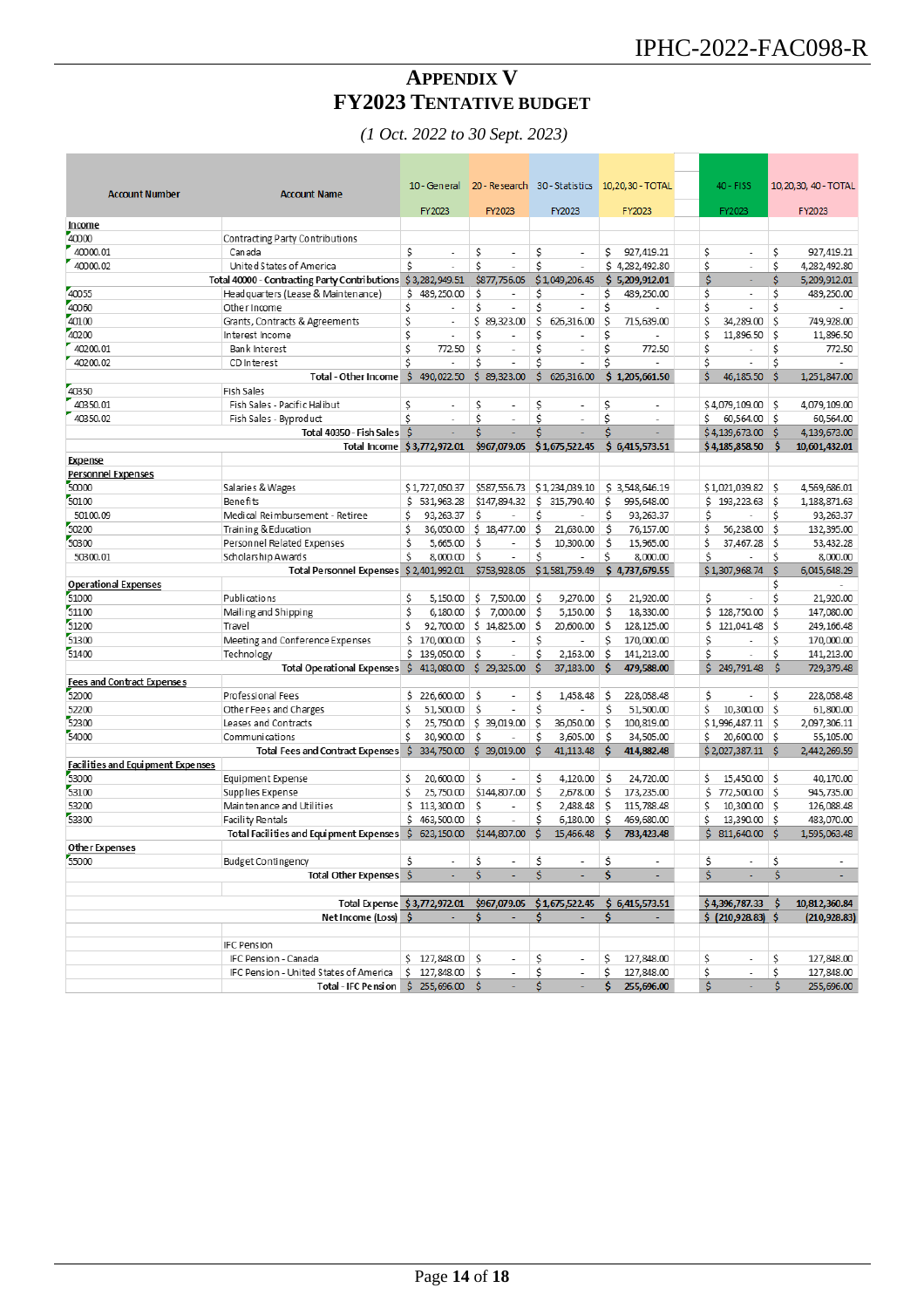## **APPENDIX VI FY2024 INDICATIVE BUDGET**

*(1 Oct. 2023 to 30 Sept. 2024)*

<span id="page-14-0"></span>

| <b>Account Number</b>                    | <b>Account Name</b>                            |     | 10 - General             |    |                          |    |                          |         | 20 - Research 30 - Statistics 10, 20, 30 - TOTAL |     | $40 - FISS$           |          | 10, 20, 30, 40 - TOTAL |
|------------------------------------------|------------------------------------------------|-----|--------------------------|----|--------------------------|----|--------------------------|---------|--------------------------------------------------|-----|-----------------------|----------|------------------------|
|                                          |                                                |     | FY2024                   |    | FY2024                   |    | FY2024                   |         | FY2024                                           |     | FY2024                |          | FY2024                 |
| Income                                   |                                                |     |                          |    |                          |    |                          |         |                                                  |     |                       |          |                        |
| 40000                                    | Contracting Party Contributions                |     |                          |    |                          |    |                          |         |                                                  |     |                       |          |                        |
| 40000.01                                 | Canada                                         | \$  |                          | Ś  |                          | \$ |                          | s       | 955, 241.79                                      | \$  | ä,                    | Ś        | 955, 241.79            |
| 40000.02                                 | United States of America                       | \$  | ł,                       | Ś  |                          | Ś  | ×,                       |         | \$4,410,967.58                                   | \$  | ä,                    | \$       | 4,410,967.58           |
|                                          | Total 40000 - Contracting Party Contributions  |     | \$3,381,438.00           |    | \$904,088.73             |    | \$1,080,682.65           |         | \$5,366,209.37                                   | \$. | ÷                     | \$       | 5,366,209.37           |
| 40055                                    | Headquarters (Lease & Maintenance)             | \$  | 503, 927.50              | \$ |                          | \$ |                          | \$      | 503, 927.50                                      | \$  |                       | \$       | 503, 927.50            |
| 40060                                    | Other Income                                   | \$  | J.                       | \$ | ÷,                       | \$ | ÷,                       | \$      | ×,                                               | \$  | ÷,                    | \$       |                        |
| 40100                                    | Grants, Contracts & Agreements                 | \$  |                          | s  | 92,002.69                | \$ | 645, 105.48              | Ś       | 737, 108.17                                      | \$  | 36,003.00             | s        | 773.111.17             |
| 40200                                    | Interest Income                                | Ś   | i,                       | Ś  |                          | \$ |                          | \$      | ٠                                                | \$  | 12.253.40             | \$.      | 12, 253.40             |
| 40200.01                                 | Bank Interest                                  | \$  | 795.68                   | \$ |                          | \$ |                          | \$      | 795.68                                           | \$  |                       | \$       | 795.68                 |
| 40200.02                                 | CD Interest                                    | \$  | ÷.                       | \$ | ÷                        | \$ | ÷                        | \$      | ÷                                                | \$  | L,                    | S        |                        |
|                                          | Total - Other Income                           |     | \$504,723.18             |    | \$92,002.69              |    | \$645,105.48             |         | \$1,241,831.35                                   | \$  | 48,256.40             | s        | 1,290,087.74           |
| 40350                                    | Fish Sales                                     |     |                          |    |                          |    |                          |         |                                                  |     |                       |          |                        |
| 40350.01                                 | Fish Sales - Pacific Halibut                   | \$  | $\overline{\phantom{a}}$ | \$ | ٠                        | \$ | $\overline{\phantom{a}}$ | \$      | $\overline{\phantom{a}}$                         |     | \$4,201,482.27        | S        | 4,201,482.27           |
| 40350.02                                 | Fish Sales - Byproduct                         | \$  | $\overline{\phantom{a}}$ | \$ | $\overline{\phantom{a}}$ | \$ | $\overline{\phantom{a}}$ | \$      | $\overline{\phantom{a}}$                         | \$  | 62,380.92             | \$       | 62,380.92              |
|                                          | Total 40350 - Fish Sales                       | \$  | ÷                        | \$ | L.                       | \$ |                          | Ś       |                                                  |     | \$4,263,863.19        | Ŝ        | 4,263,863.19           |
|                                          | Total Income                                   |     | \$3,886,161.17           |    | \$996,091.42             |    | \$1,725,788.13           |         | \$6,608,040.72                                   |     | \$4,312,119.59        | S        | 10,920,160.31          |
| Expense                                  |                                                |     |                          |    |                          |    |                          |         |                                                  |     |                       |          |                        |
| <b>Personnel Expenses</b>                |                                                |     |                          |    |                          |    |                          |         |                                                  |     |                       |          |                        |
| 50000                                    | Salaries & Wages                               |     | \$1,779,101.88           |    | \$605,183.43             |    | \$1,271,060.27           |         | \$3,655,345.58                                   |     | \$1,051,671.02        | S        | 4,707,016.59           |
| 50100                                    | Benefits                                       | \$  | 547, 922.17              |    | \$152.331.15             | Ś  | 325.264.11               |         | \$1,025,517.44                                   | \$. | 199,020.34            | \$       | 1,224,537.78           |
| 50100.09                                 | Me dical Reimbursement - Retiree               | \$  | 96.061.27                | Ś  |                          | s  |                          | \$      | 96.061.27                                        | s   |                       | s        | 96,061.27              |
| 50200                                    | Training & Education                           | Ś   | 37.131.50                | Ŝ. | 19.031.31                | s. | 22.278.90                | \$      | 78.441.71                                        | \$  | 57.925.14             | s.       | 136.366.85             |
| 50300                                    | Personne   Related Expenses                    | \$  | 5,834.95                 | Ŝ  |                          | \$ | 10,609.00                | Ŝ       | 16, 443.95                                       | \$  | 38,591.30             | s        | 55,035.25              |
| 50300.01                                 | Scholarship Awards                             | Ś   | 8,000.00                 | Ś  | ÷,                       | Ś  |                          | \$      | 8,000.00                                         | \$  |                       | \$       | 8,000.00               |
|                                          | Total Personnel Expenses \$2,474,051.77        |     |                          |    | \$776,545.89             |    | \$1,629,212.28           |         | \$4,879,809.94                                   |     | \$1,347,207.80        | <b>S</b> | 6,227,017.74           |
| <b>Operational Expenses</b>              |                                                |     |                          |    |                          |    |                          |         |                                                  |     |                       | Ś        |                        |
| 51000                                    | Publications                                   | \$  | 5,304.50                 | s  | 7,725.00                 | S  | 9,548.10                 | s       | 22,577.60                                        | s   |                       | Ś        | 22,577.60              |
| 51100                                    | Mailing and Shipping                           | \$  | 6,365.40                 | \$ | 7,210.00                 | \$ | 5,304.50                 | s       | 18,879.90                                        | \$. | 132,612.50            | \$       | 151,492.40             |
| 51200                                    | Travel                                         | Ś   | 95,481.00                | s  | 15, 269.75               | \$ | 21, 218.00               | \$      | 131,968.75                                       | \$  | 124,672.72            | s        | 256, 641.47            |
| 51300                                    | Meeting and Conference Expenses                | \$  | 175, 100.00              | Ś  |                          | \$ |                          | S       | 175, 100.00                                      | \$  |                       | \$       | 175, 100.00            |
| 51400                                    | Technology                                     | \$  | 143, 221.50              | Ś  | ÷,                       | \$ | 2,227.89                 | S       | 145, 449.39                                      | \$  | ÷,                    | Ś        | 145, 449.39            |
|                                          | <b>Total Operational Expenses</b>              | s.  | 425, 472.40              |    | \$ 30,204.75             | s. | 38, 298, 49              | s       | 493, 975.64                                      |     | \$257,285.22          | Ŝ        | 751,260.86             |
| <b>Fees and Contract Expenses</b>        |                                                |     |                          |    |                          |    |                          |         |                                                  |     |                       |          |                        |
| 52000                                    | Professional Fees                              |     | 233, 398.00              | Ś  |                          |    | 1,502.23                 |         | 234,900.23                                       |     |                       | \$       | 234,900.23             |
| 52200                                    |                                                | \$  |                          | Ś  |                          | \$ |                          | \$<br>Ś |                                                  | \$  |                       | s        |                        |
| 52300                                    | Other Fees and Charges                         | \$  | 53,045.00                |    |                          | \$ |                          |         | 53,045.00                                        | \$  | 10,609.00             |          | 63, 654.00             |
|                                          | Leases and Contracts                           | \$  | 26,522.50                | s  | 40, 189.57               | \$ | 37, 131.50               | Ŝ       | 103, 843.57                                      |     | \$2,056,381.72        | s        | 2,160,225.29           |
| 54000                                    | Communications                                 | \$  | 31,827.00                | \$ |                          | \$ | 3,713.15                 | Ŝ       | 35,540.15                                        | Ś   | 21,218.00             | S        | 56,758.15              |
|                                          | Total Fees and Contract Expenses \$            |     | 344,792.50               | s. | 40,189.57                | s  | 42,346.88                | s       | 427,328.95                                       |     | \$2,088,208.72        | <b>S</b> | 2,515,537.68           |
| <b>Facilities and Equipment Expenses</b> |                                                |     |                          |    |                          |    |                          |         |                                                  |     |                       |          |                        |
| 53000                                    | Equipment Expense                              | \$  | 21, 218.00               | \$ |                          | \$ | 4,243.60                 | \$      | 25,461.60                                        | \$  | 15,913.50             | \$.      | 41,375.10              |
| 53100                                    | Supplies Expense                               | \$  | 26,522.50                |    | \$149,151.21             | \$ | 2,758.34                 | \$      | 178, 432.05                                      | \$  | 795,675.00            | -\$      | 974, 107.05            |
| 53200                                    | Maintenance and Utilities                      | \$  | 116,699.00               | \$ |                          | \$ | 2,563.13                 | \$      | 119, 262.13                                      | s   | 10,609.00             | s        | 129,871.13             |
| 53300                                    | Facility Rentals                               | \$  | 477,405.00               | Ś  |                          | \$ | 6,365.40                 | \$      | 483,770.40                                       | Ś   | 13,791.70             | s.       | 497, 562.10            |
|                                          | <b>Total Facilities and Equipment Expenses</b> |     | \$641,844.50             |    | \$149,151.21             | Ŝ  | 15,930.47                | S       | 806, 926.18                                      | s.  | 835,989.20            | - S      | 1,642,915.38           |
| <b>Other Expenses</b>                    |                                                |     |                          |    |                          |    |                          |         |                                                  |     |                       |          |                        |
| 55000                                    | Budget Contingency                             | \$  | $\sim$                   | \$ |                          | s. | $\sim$                   | Ŝ       | $\overline{\phantom{a}}$                         | s.  | $\tilde{\phantom{a}}$ | S        | $\tilde{\phantom{a}}$  |
|                                          | <b>Total Other Expenses</b>                    | Ŝ   |                          | Ś  |                          | Ś. |                          | s       |                                                  | Ŝ.  | ä,                    | Ś        |                        |
|                                          |                                                |     |                          |    |                          |    |                          |         |                                                  |     |                       |          |                        |
|                                          | <b>Total Expense</b>                           |     | \$3,886,161.17           |    | \$996,091.42             |    | \$1,725,788.13           |         | \$6,608,040.72                                   |     | \$4,528,690.95        | \$       | 11,136,731.67          |
|                                          | Net Income (Loss)                              | -S  |                          | Ś  |                          | s  |                          | S       | ÷.                                               |     | \$(216,571.36)        | <b>s</b> | (216, 571.36)          |
|                                          |                                                |     |                          |    |                          |    |                          |         |                                                  |     |                       |          |                        |
|                                          | <b>IFC Pension</b>                             |     |                          |    |                          |    |                          |         |                                                  |     |                       |          |                        |
|                                          | IFC Pension - Canada                           |     | \$127,848.00             | Ś  |                          | \$ | ÷,                       | \$      | 127,848.00                                       | \$  |                       | \$       | 127,848.00             |
|                                          | IFC Pension - United States of America         | s   | 127,848.00               | \$ |                          | \$ | ×,                       | \$      | 127,848.00                                       | \$  | ä,                    | \$       | 127,848.00             |
|                                          | Total - IFC Pension                            | \$. | 255,696.00               | Ŝ  |                          | \$ |                          | \$      | 255,696.00                                       | s.  |                       | \$       | 255,696.00             |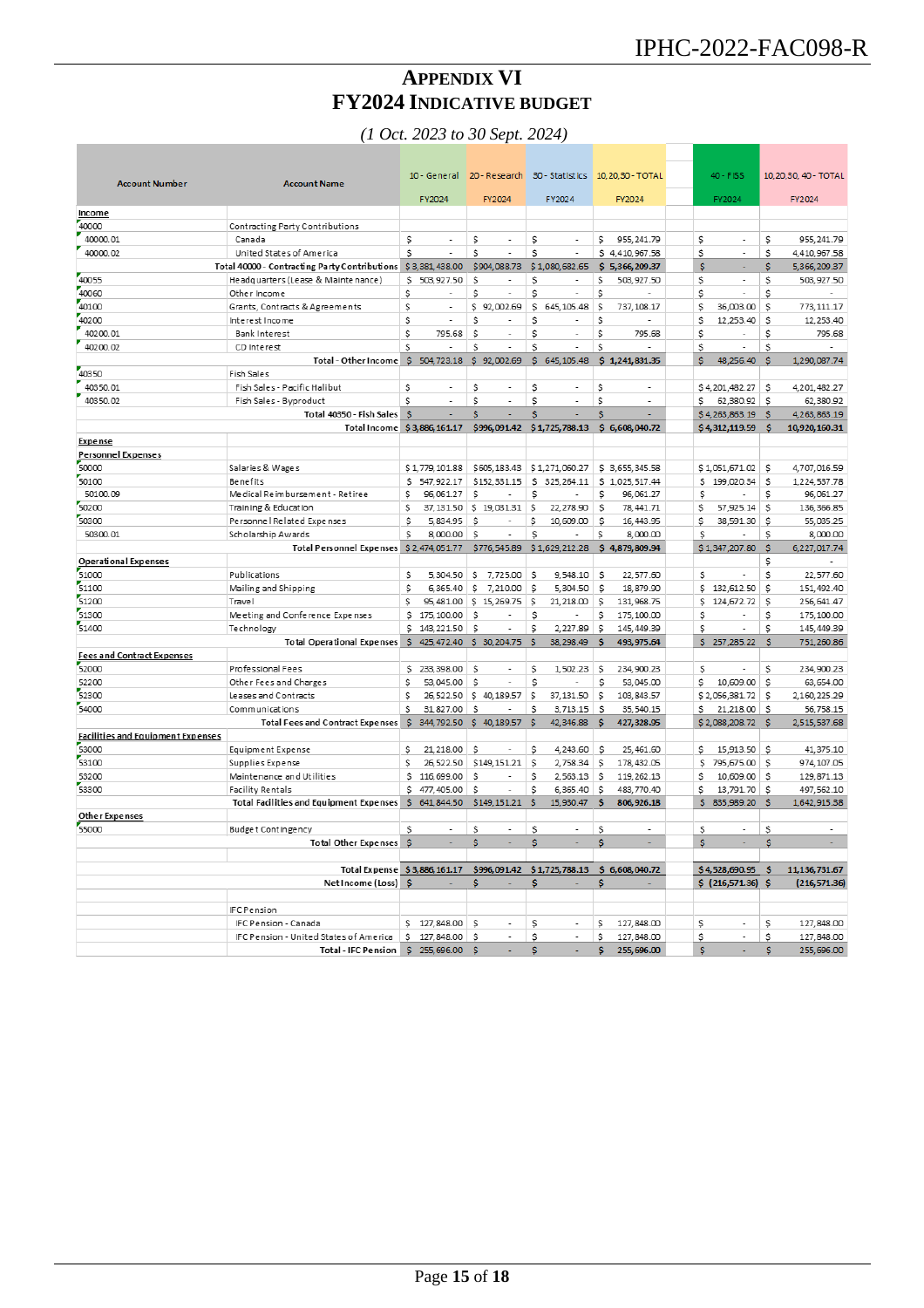## **APPENDIX VII FY2025 INDICATIVE BUDGET**

*(1 Oct. 2024 to 30 Sept. 2025)*

<span id="page-15-0"></span>

| <b>Account Number</b>                    | <b>Account Name</b>                            |              | 10 - General             |          | 20 - Research                 |    |                          |    | 30 - Statistics 10,20,30 - TOTAL |              | 40 - FISS                |              | 10,20,30, 40 - TOTAL     |
|------------------------------------------|------------------------------------------------|--------------|--------------------------|----------|-------------------------------|----|--------------------------|----|----------------------------------|--------------|--------------------------|--------------|--------------------------|
|                                          |                                                |              | FY2025                   |          | FY 2025                       |    | FY2025                   |    | FY 2025                          |              | FY2025                   |              | <b>FY2025</b>            |
| Income                                   |                                                |              |                          |          |                               |    |                          |    |                                  |              |                          |              |                          |
| 40000                                    | Contracting Party Contributions                |              |                          |          |                               |    |                          |    |                                  |              |                          |              |                          |
| 40000.01                                 | Canada                                         | s            | $\overline{a}$           | s        | $\sim$                        | s  |                          | s  | 983, 899.04                      | s            | $\overline{a}$           | \$           | 983,899.04               |
| 40000.02                                 | Unite d States of America                      | Ś            |                          | Ś        | ٠                             | Ś  | ÷                        |    | \$4,543,296.61                   | \$           | ٠                        | \$           | 4,543,296.61             |
|                                          | Total 40000 - Contracting Party Contributions  |              | \$3,482,881.13           | s.       | 931,211.39                    |    | \$1,113,103.13           |    | \$5,527,195.65                   | Ś            | L.                       | Ś            | 5,527,195.65             |
| 40055                                    | Headquarters (Lease & Maintenance)             |              | \$ 519,045.33            | Ś        | $\overline{\phantom{a}}$      | S  | $\overline{\phantom{a}}$ | \$ | 519.045.33                       | \$           | $\overline{\phantom{a}}$ | \$           | 519,045.33               |
| 40060                                    | Other Income                                   | \$           |                          | \$       | $\overline{a}$                | \$ | ÷,                       | \$ | $\overline{a}$                   | \$           | ÷,                       | \$           | $\sim$                   |
| 40100                                    | Grants, Contracts & Agreements                 | \$           | $\overline{\phantom{a}}$ | \$       | 94,762.77                     | \$ | 664,458.64               | \$ | 759, 221.42                      | \$           | 37,803.00                | \$           | 797,024.42               |
| 40200                                    | Inte rest Income                               | \$           |                          | \$       |                               | \$ |                          | \$ |                                  | \$           | 12,621.00                | \$           | 12,621.00                |
| 40200.01                                 | Bank Interest                                  | \$           | 819.55                   | \$       | ٠                             | Ś  |                          | \$ | 819.55                           | \$           |                          | \$           | 819.55                   |
| 40200.02                                 | CD Interest                                    | Ś            |                          | Ś        | $\overline{\phantom{a}}$      | Ś  | ÷,                       | Ś  | $\overline{a}$                   | Ŝ            | $\overline{\phantom{a}}$ | Ś            |                          |
|                                          | Total - Other Income                           |              | \$519,864.87             | \$       | 94,762.77                     |    | \$ 664,458.64            |    | \$1,279,086.29                   | \$           | 50,424.00                | Š            | 1,329,510.28             |
| 40350                                    | Fish Sales                                     |              |                          |          |                               |    |                          |    |                                  |              |                          |              |                          |
| 40350.01                                 | Fish Sales - Pacific Halibut                   | \$           |                          | Ś        |                               | Ś  |                          | Ś  |                                  |              | \$4.327.526.74           | s            | 4.327.526.74             |
| 40350.02                                 |                                                |              |                          |          |                               | Ś  | $\tilde{\phantom{a}}$    |    |                                  |              |                          |              |                          |
|                                          | Fish Sales - Byproduct                         | Ś            |                          | Ŝ        |                               |    |                          | \$ |                                  | s            | 64.252.35                | l S          | 64.252.35                |
|                                          | Total 40350 - Fish Sales                       | s.           |                          | Ś        |                               | Ś  |                          | Ś  |                                  |              | \$4,391,779.09           | Ŝ            | 4.391.779.09             |
|                                          | Total Income \$4,002,746.00                    |              |                          |          | \$1,025,974.16 \$1,777,561.77 |    |                          |    | \$6,806,281.94                   |              | \$4,442,203.08           | s            | 11,248,485.02            |
| <b>Expense</b>                           |                                                |              |                          |          |                               |    |                          |    |                                  |              |                          |              |                          |
| <b>Personnel Expenses</b>                |                                                |              |                          |          |                               |    |                          |    |                                  |              |                          |              |                          |
| 50000                                    | Salaries & Wages                               |              | \$1,832,713.92           |          | \$623,338.93                  |    | \$1,309,192.08           |    | \$ 3,765,244.93                  |              | \$1,083,221.15           | \$           | 4,848,466.08             |
| 50100                                    | Benefits                                       | s            | 564, 359.84              | \$       | 156,901.09                    | \$ | 335,022.03               |    | \$1,056,282.96                   | \$           | 204,990.95               | \$           | 1,261,273.91             |
| 50100.09                                 | Medical Reimbursement - Retiree                | \$           | 98, 943. 11              | \$       |                               | S  |                          | \$ | 98, 943.11                       | \$           |                          | \$           | 98,943.11                |
| 50200                                    | Training & Education                           | Ś            | 38, 245.45               | \$       | 19,602.25                     | \$ | 22,947.27                | \$ | 80,794.96                        | \$           | 59,662.89                | \$           | 140,457.86               |
| 50300                                    | Personnel Related Expenses                     | \$           | 6,010.00                 | Ŝ        |                               | \$ | 10,927.27                | Ŝ  | 16,937.27                        | \$           | 39,749.04                | \$           | 56,686.31                |
| 50300.01                                 | Scholarship Awards                             | \$           | 8,001.00                 | \$       | ÷                             | Ś  |                          | \$ | 8,001.00                         | \$           |                          | \$           | 8,001.00                 |
|                                          | Total Personnel Expenses \$2,548,273.31        |              |                          | \$.      | 799,842.27                    |    | \$1,678,088.65           |    | \$5,026,204.23                   |              | \$1,387,624.03           | \$           | 6,413,828.26             |
| <b>Operational Expenses</b>              |                                                |              |                          |          |                               |    |                          |    |                                  |              |                          | \$           | $\overline{\phantom{a}}$ |
| 51000                                    | Publications                                   | \$           | 5,463.64                 | \$       | 7,956.75                      | \$ | 9,834.54                 | s  | 23.254.93                        | \$           | ٠                        | \$           | 23,254.93                |
| 51100                                    | Mailing and Shipping                           | \$           | 6,556.36                 | \$       | 7,426.30                      | \$ | 5,463.64                 | Ś  | 19,446.30                        | \$           | 136, 590.88              | \$           | 156,037.17               |
| 51200                                    | Trave I                                        | \$           | 98, 345.43               | \$       | 15,727.84                     | \$ | 21,854.54                | \$ | 135, 927.81                      | \$           | 128, 412.91              | \$           | 264,340.72               |
| 51300                                    | Meeting and Conference Expenses                | s            | 180, 353.00              | S        |                               | S  |                          | \$ | 180.353.00                       | \$           |                          | \$           | 180,353.00               |
| 51400                                    | Technology                                     |              | \$147,518.15             | \$       | $\overline{a}$                | Ś  | 2.294.73                 | \$ | 149, 812.87                      | S            | ÷,                       | Ś            | 149,812.87               |
|                                          | <b>Total Operational Expenses</b>              |              | \$438,236.57             | \$       | 31,110.89                     | Ś  | 39,447.44                | \$ | 508,794.91                       |              | \$265,003.78             | \$.          | 773,798.69               |
| <b>Fees and Contract Expenses</b>        |                                                |              |                          |          |                               |    |                          |    |                                  |              |                          |              |                          |
| 52000                                    | Profe ssional Fees                             |              | S 240, 399, 94           | S        | ٠                             | \$ | 1.547.30                 | s  | 241.947.24                       | \$           |                          | \$           | 241.947.24               |
| 52200                                    | Other Fees and Charges                         | \$           | 54, 636.35               | S        | ٠                             | \$ |                          | \$ | 54,636.35                        | \$           | 10,927.27                | \$           | 65,563.62                |
| 52300                                    | Leases and Contracts                           |              |                          |          | 41.395.26                     |    |                          |    |                                  |              |                          |              |                          |
|                                          |                                                | \$           | 27, 318.18               | \$       |                               | \$ | 38,245.45                | \$ | 106,958.88                       |              | \$2,118,073.17           | \$           | 2,225,032.05             |
| 54000                                    | Communications                                 | s            | 32,781.81                | Ŝ        |                               | Ś  | 3,824.54                 | Ŝ  | 36,606.35                        | Š.           | 21,854.54                | S.           | 58,460.89                |
|                                          | Total Fees and Contract Expenses \$ 355,136.28 |              |                          | s        | 41.395.26                     | s  | 43.617.29                | s  | 440, 148.82                      |              | \$2,150,854.98           | Ś            | 2.591.003.81             |
| <b>Facilities and Equipment Expenses</b> |                                                |              |                          |          |                               |    |                          |    |                                  |              |                          |              |                          |
| 53000                                    | Equipment Expense                              | \$           | 21.854.54                | Ś        |                               | \$ | 4.370.91                 | S  | 26, 225.45                       | s            | 16.390.91                | Ś            | 42.616.35                |
| 53100                                    | Supplies Expense                               | \$           | 27.318.18                | s        | 153.625.75                    | \$ | 2.841.09                 | \$ | 183.785.01                       | \$           | 819.545.25               | \$           | 1.003.330.26             |
| 53200                                    | Maintenance and Utilities                      | s            | 120, 199. 97             | S        |                               | \$ | 2,640.03                 | \$ | 122,840.00                       | \$           | 10,927.27                | \$           | 133,767.27               |
| 53300                                    | <b>Facility Rentals</b>                        |              | \$491,727.15             | S        | $\overline{\phantom{a}}$      | Ś  | 6,556.36                 | Ś  | 498, 283.51                      | \$           | 14, 205.45               | <sub>S</sub> | 512,488.96               |
|                                          | Total Facilities and Equipment Expenses        |              | \$ 661,099.84            | s.       | 153,625.75                    | Ś  | 16,408.39                | s  | 831, 133, 97                     |              | \$ 861,068.88            | Ś            | 1,692,202.85             |
| <b>Other Expenses</b>                    |                                                |              |                          |          |                               |    |                          |    |                                  |              |                          |              |                          |
| 55000                                    | Budget Contingency                             | \$           |                          | \$       | ÷                             | S  | ÷                        | \$ | ÷                                | S            | ÷                        | \$           | $\sim$                   |
|                                          | <b>Total Other Expenses</b>                    | $\mathsf{s}$ |                          | \$       |                               | S  |                          | \$ |                                  | \$           |                          | s            |                          |
|                                          |                                                |              |                          |          |                               |    |                          |    |                                  |              |                          |              |                          |
|                                          | <b>Total Expense</b>                           |              | \$4,002,746.00           |          | \$1,025,974.16                |    | \$1,777,561.77           |    | \$6,806,281.93                   |              | \$4,664,551.68           | \$           | 11,470,833.61            |
|                                          | Net Income (Loss)                              | S            |                          | \$       |                               | \$ |                          | \$ |                                  |              | \$ (222, 348.59)         | S            | (222, 348.59)            |
|                                          |                                                |              |                          |          |                               |    |                          |    |                                  |              |                          |              |                          |
|                                          | <b>IFC Pension</b>                             |              |                          |          |                               |    |                          |    |                                  |              |                          |              |                          |
|                                          | IFC Pension - Canada                           |              | \$127,848.00             | \$       | ٠                             | \$ | $\tilde{\phantom{a}}$    | Ś  | 127,848.00                       | \$           | ٠                        | Ś            | 127.848.00               |
|                                          | IFC Pension - United States of America         |              | \$127,848.00             | s        | ٠                             | S  | ÷,                       | Ś  | 127,848.00                       | Ś            | t,                       | Ś            | 127,848.00               |
|                                          | <b>Total - IFC Pension</b>                     |              | \$255,696.00             | <b>s</b> |                               | s  |                          | \$ | 255,696.00                       | $\mathsf{s}$ |                          | \$           | 255,696.00               |
|                                          |                                                |              |                          |          |                               |    |                          |    |                                  |              |                          |              |                          |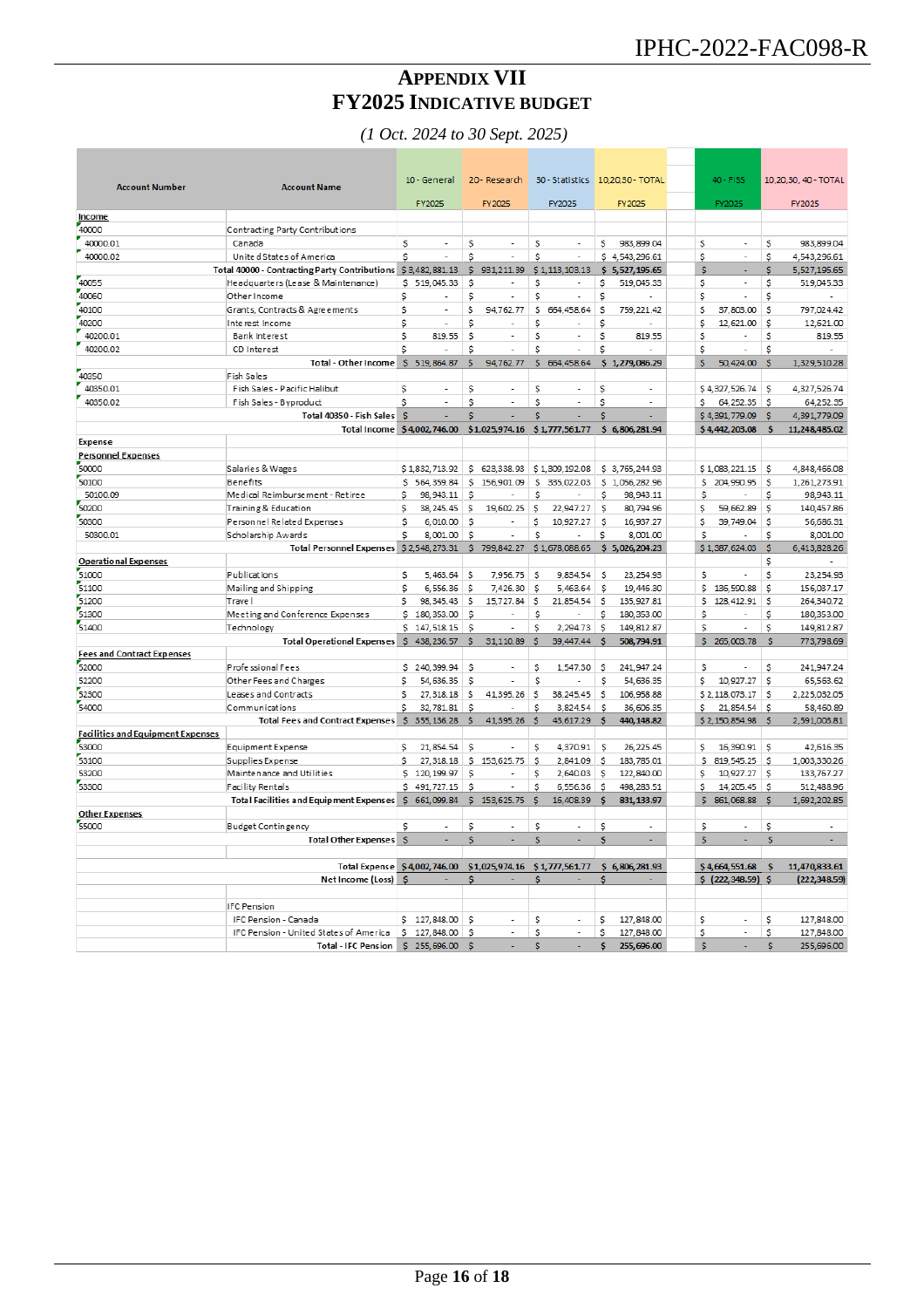## **APPENDIX VIII**

## <span id="page-16-0"></span>**CONSOLIDATED SET OF RECOMMENDATIONS AND REQUESTS OF THE 98 TH SESSION OF THE IPHC FINANCE AND ADMINISTRATION COMMITTEE (FAC098) (24 JANUARY 2022)**

#### *RECOMMENDATIONS*

#### *Financial Statement for FY2021*

FAC098-Rec.01 [\(para.](#page-5-5) 8) The FAC **RECOMMENDED** that the Commission **NOTE** the Financial Statement for FY2021, as detailed in paper [IPHC-2022-FAC098-04.](https://www.iphc.int/uploads/pdf/fac/fac098/iphc-2022-fac098-04.pdf)

#### *Annual independent auditor's report (2021)*

FAC098-Rec.02 [\(para.](#page-5-6) 11) The FAC **RECOMMENDED** that the Commission accept the independent external auditors report for FY2021 [\(IPHC-2022-FAC098-05\)](https://www.iphc.int/uploads/pdf/fac/fac098/iphc-2022-fac098-05.pdf), as per Regulation 14 of the IPHC Financial Regulations (2021), by consensus.

#### *FY2022 budget - update*

FAC098-Rec.03 [\(para.](#page-6-2) 14) The FAC **RECOMMENDED** that the Commission **ADOPT** the revised FY2022 budget (1 October 2021 to 30 September 2022), as detailed in [Appendix IV,](#page-12-0) noting that the amendments do not change the previously adopted Contracting Party contributions for FY2022, nor the extra-budgetary contributions (Ref: [IPHC-2021-](https://www.iphc.int/venues/details/11th-special-session-of-the-iphc-ss011) [SS011-R,](https://www.iphc.int/venues/details/11th-special-session-of-the-iphc-ss011) paras, 11 and 12). The amendments made were to accommodate the final 2022 FISS design and other amendments to continue the IPHC's move to Fund accounting, and to better align expected expenses with the new Chart of Accounts adopted in 2021.

#### *Budget estimates: FY2023 (for approval)*

- FAC098-Rec.04 [\(para.](#page-7-3) 21) The FAC **RECOMMENDED** that the Commission **AGREE** for the two Contracting Parties to engage in inter-sessional discussions over the coming months to adopt a budget for FY2023 and the associated Contributions. In doing so, the Contracting Parties may consult with, and have requested assistance from the IPHC Secretariat who have been tasked with providing options, including likely impacts, of a frozen FY2023 budget:
	- a) *Option 1*: Maintain and approve the nominal increase of 3% (US\$151,745) for the FY2023 budget;
	- b) *Option 2*: Maintain and approve the nominal increase of 3% (US\$151,745) for the FY2023 budget, however, freeze the contributions to the general fund, while utilizing the current carryover which stands at US\$1,476,626 (for general fund use).
	- c) *Option 3*: Freeze the FY2023 budget at FY2021/FY2022 levels, including Contracting Party contributions to the operation funds.

#### *IPHC Rules of Procedure (2022) - Revisions*

FAC098-Rec.05 [\(para.](#page-7-4) 27) The FAC **RECOMMENDED** that the Commission adopt the International Pacific Halibut Commission Rules of Procedure (2022), as provided in IPHC-2022- FAC098-09, while taking into consideration any additional advice received from the PAB027, as well as to amend para. 1.a of the RAB ToR's to read as follows:

> "I.1.a Suggest research topics to be considered for incorporation in the IPHC integrated research and monitoring activities, as well as to comment upon operational and implementation considerations of those research and monitoring activities."